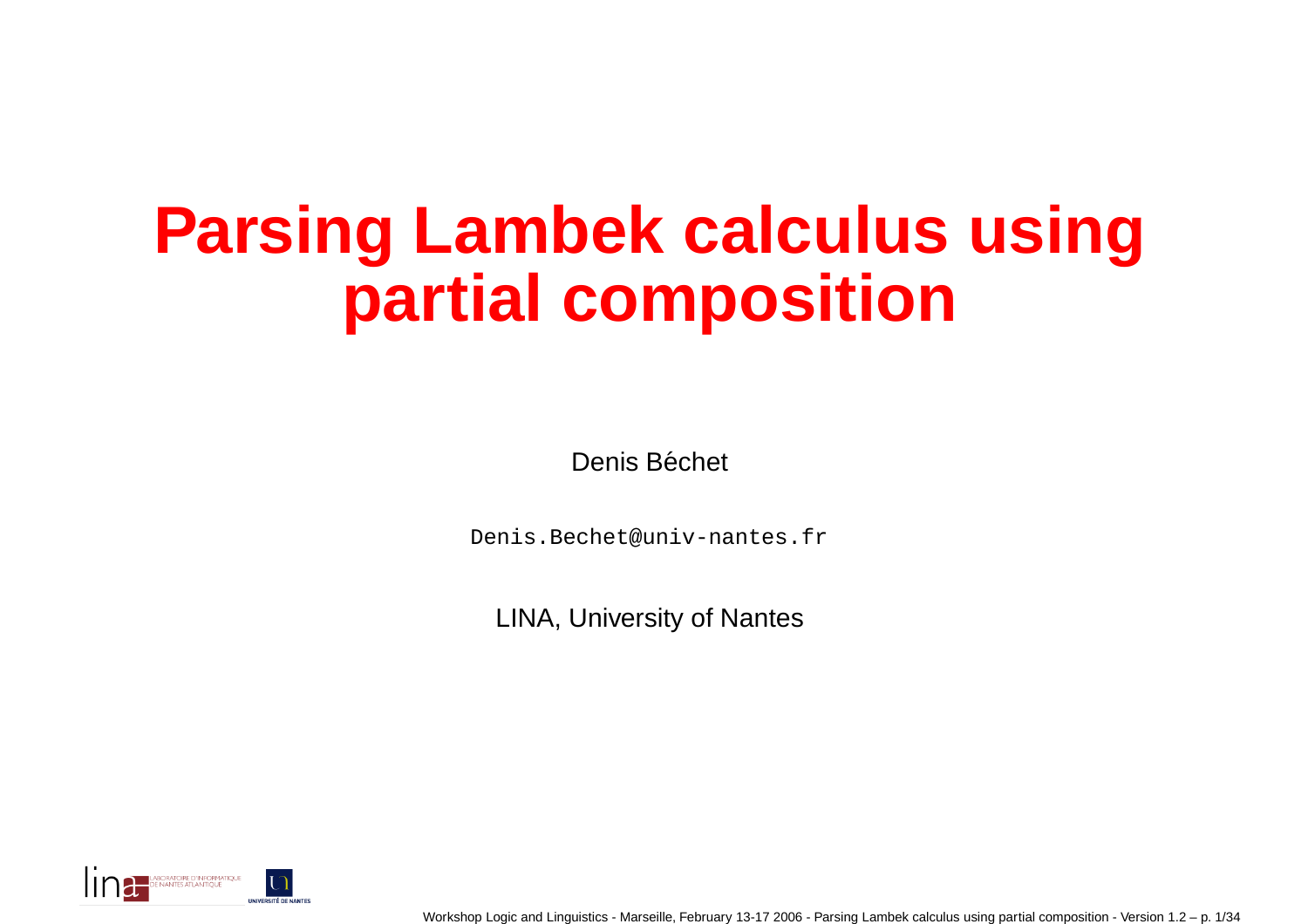## **Introduction**

Lambek languages: Context-free languages [Pentus 92] =⇒ $\Rightarrow$  CYK parser :  $n^3$  (n = nb of words)

Lambek calculus: NP-complete [Pentus 03]  $\Longrightarrow$  proof search :  $C^n$  (n = nb of primitive types)

Parsing of "whom have you seen ?"

| whom                                       | have | you seen |
|--------------------------------------------|------|----------|
| $Q'/(Q/NP)$ $Q/P_2/\Pi_2$ $\Pi_2$ $P_2/NP$ |      |          |

Motivation: Lambek calculus with <sup>a</sup> bounded size on typesis  $n^3$  (n = nb of primitive types)

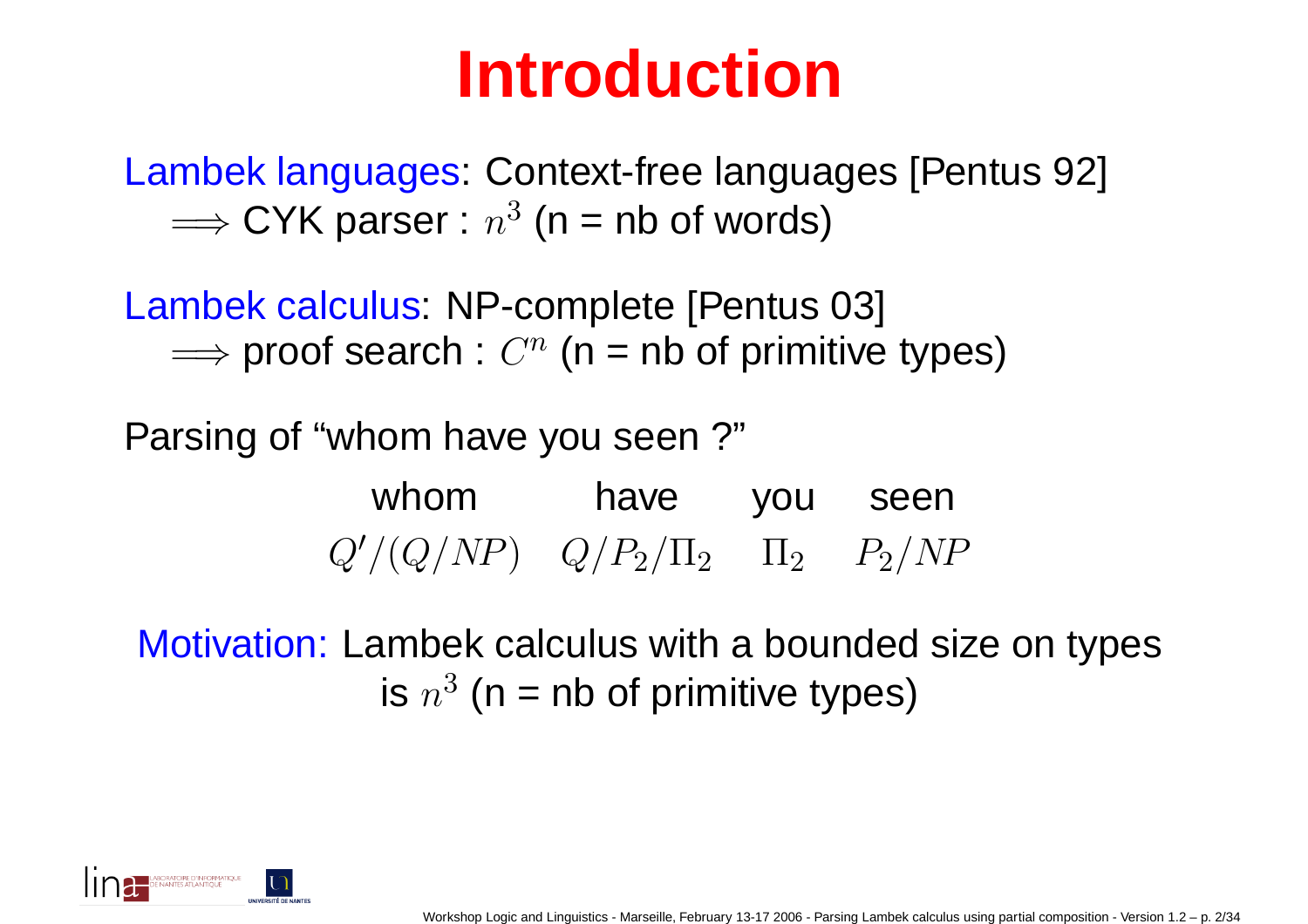# **Parsing with word separation**

Parsing of "whom have you seen ?"

#### whom have you seen  $Q'/(Q/NP)$   $Q/P_2/\Pi_2$   $\Pi_2$   $P_2/NP$



#### We use:

- Flat Interfaces of Modules of Proof-Nets for partial compositions
- Outerplanar graph properties to find <sup>a</sup> CYK algorithm

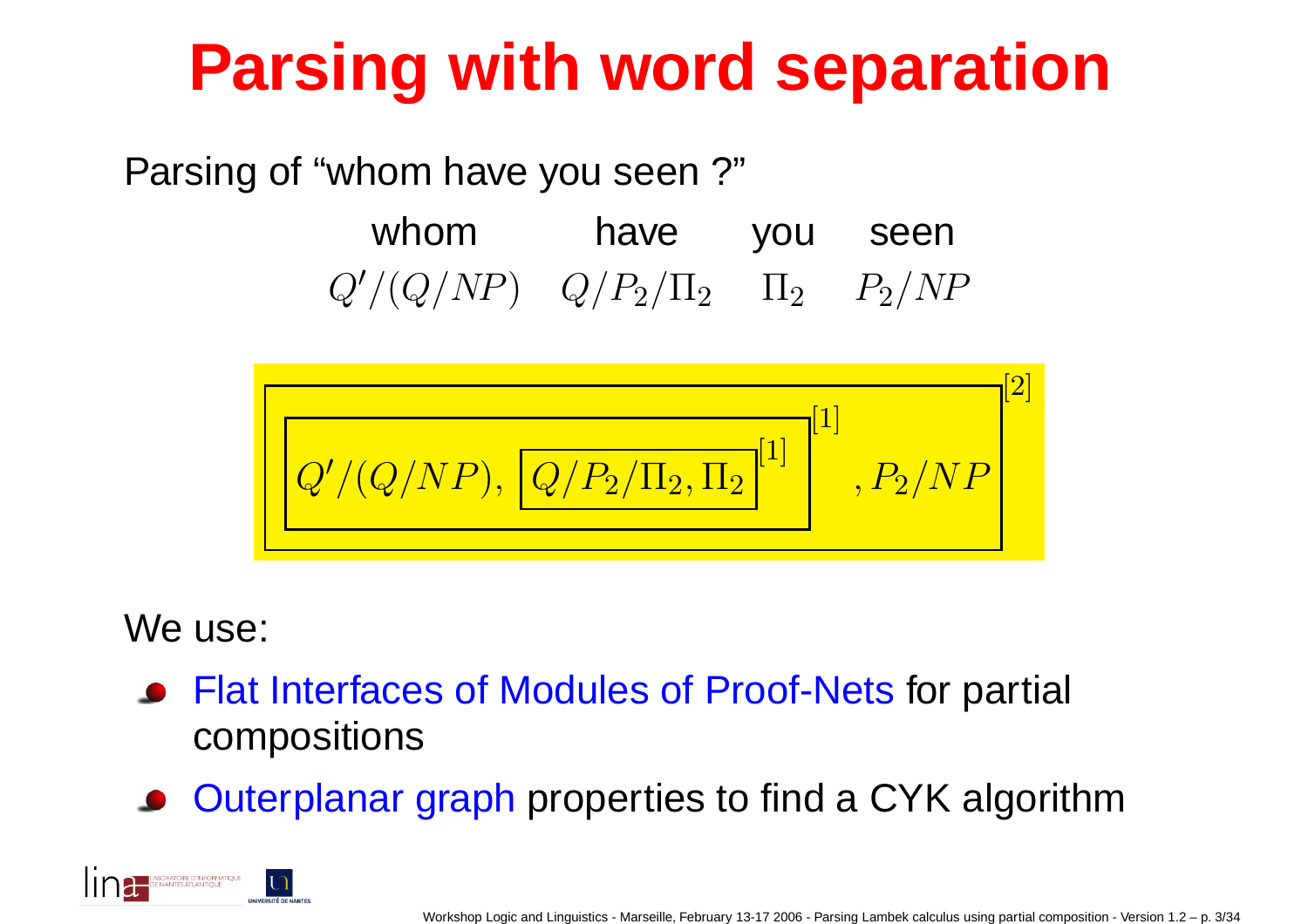#### **PLAN**

#### **Introduction**

#### **Background**

- Lambek calculus
- **Journal Module and proof net**
- **Interface calculus**
- **Parsing with word separation** 
	- **Rewriting**
	- Partial composition
	- Majority partial composition $\bullet$
- **Conclusion**

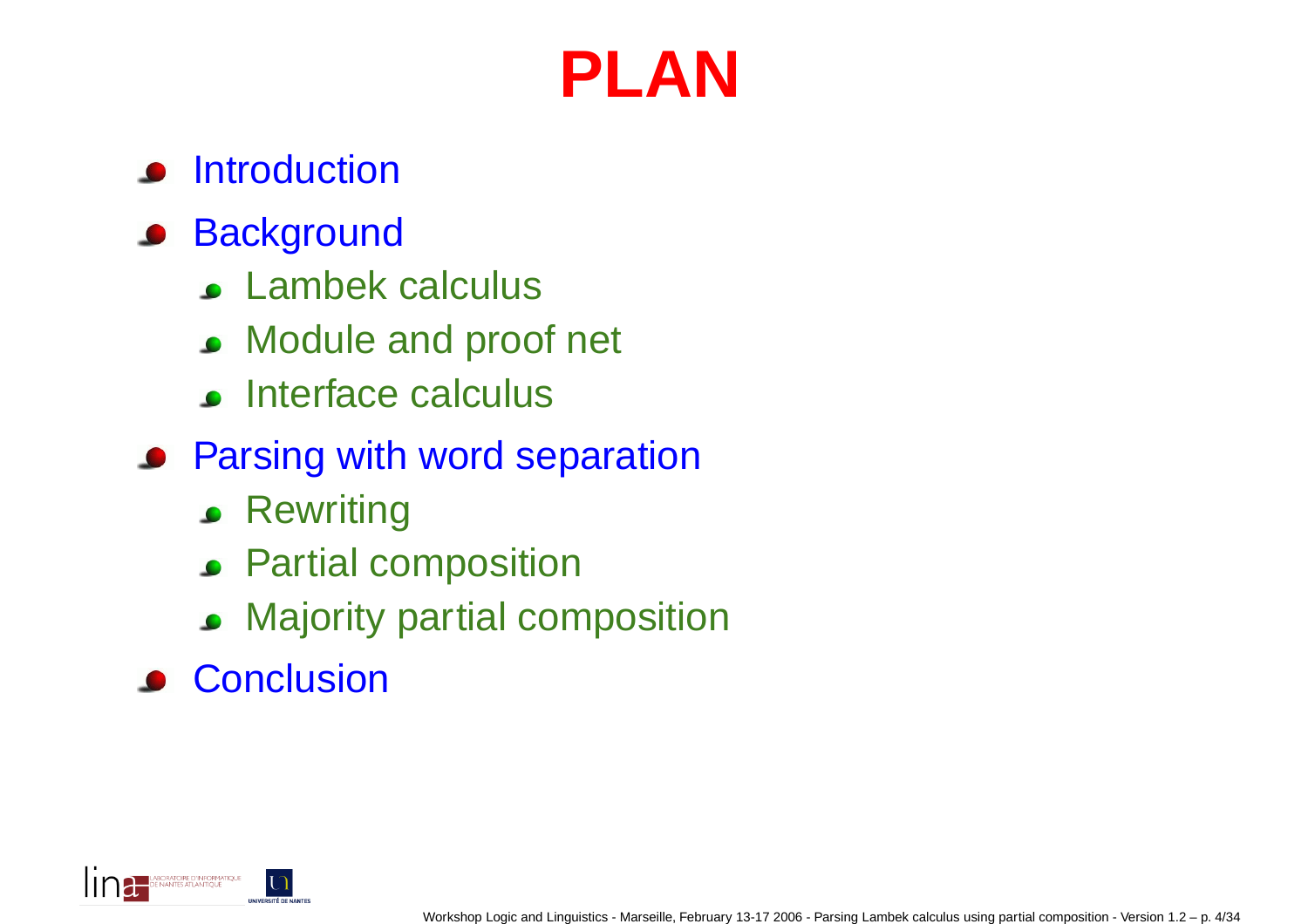#### Categorial Grammars

Each word is associated to one or more types:

- Primitive types  $Pr$ :
	- N for common nouns "cat", "mice"
	- $NP$  for noun phrases or names "John", "Mary"
	- $S$  for correct sentences
- $\textbf{Composed types }Tp ::= Pr \mid Tp/Tp \mid Tp\backslash Tp \mid Tp \bullet Tp \text{.}$ 
	- $NP/N$  for articles "a", "the", "this"  $\hspace{0.1cm}$
	- $NP\backslash S$  for intransitive verbs (3rd person) "sleeps"
	- $\left( NP\backslash S\right) /NP$  for transitive verbs (3rd person) "eats"
	- $S/(NP\backslash S)$  for pronoums "he", "she" and "it"

Notation  $[word \mapsto type] \colon [a \mapsto NP/N]$ 

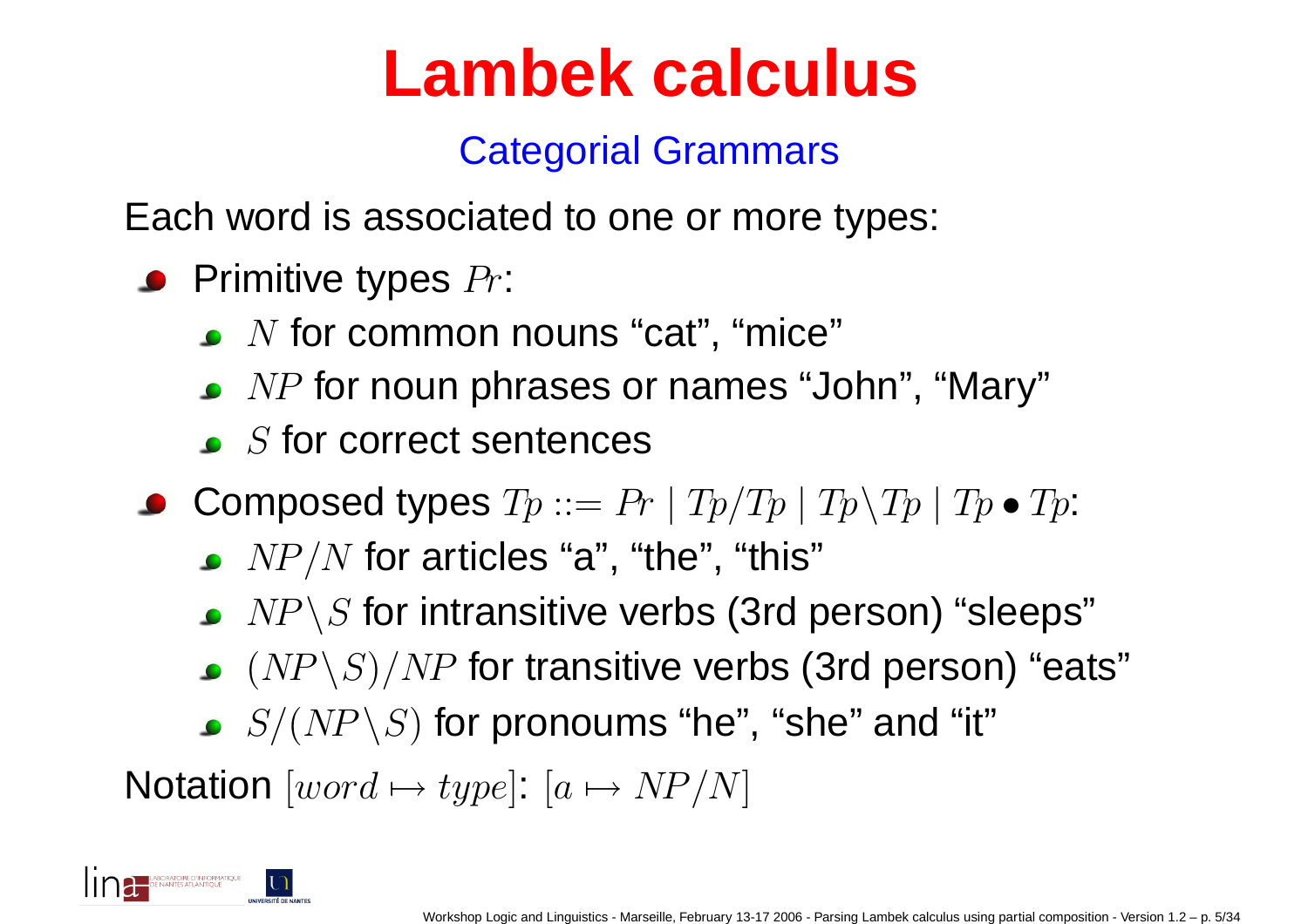Derivation rules for Lambek calculus  $\Gamma\vdash A$ 

$$
\Gamma, A, \Gamma' \vdash C \quad \Delta \vdash A
$$
\n
$$
\Gamma, \Delta, \Gamma' \vdash C
$$
\n
$$
\Gamma \vdash A \quad \Delta, B, \Delta' \vdash C
$$
\n
$$
\frac{\Gamma \vdash A \quad \Delta, B, \Delta' \vdash C}{\Delta, B/A, \Gamma, \Delta' \vdash C} / L \qquad \frac{\Gamma, A \vdash B}{\Gamma \vdash B/A} / R
$$
\n
$$
\frac{\Gamma \vdash A \quad \Delta, B, \Delta' \vdash C}{\Delta, \Gamma, A \setminus B, \Delta' \vdash C} \downarrow L \qquad \frac{A, \Gamma \vdash B}{\Gamma \vdash A \setminus B} \downarrow R
$$
\n
$$
\frac{\Delta, A, B, \Delta' \vdash C}{\Delta, A \bullet B, \Delta' \vdash C} \bullet L \qquad \frac{\Gamma \vdash A \quad \Gamma' \vdash B}{\Gamma, \Gamma' \vdash A \bullet B} \bullet R
$$

**D'INFORMATIOU**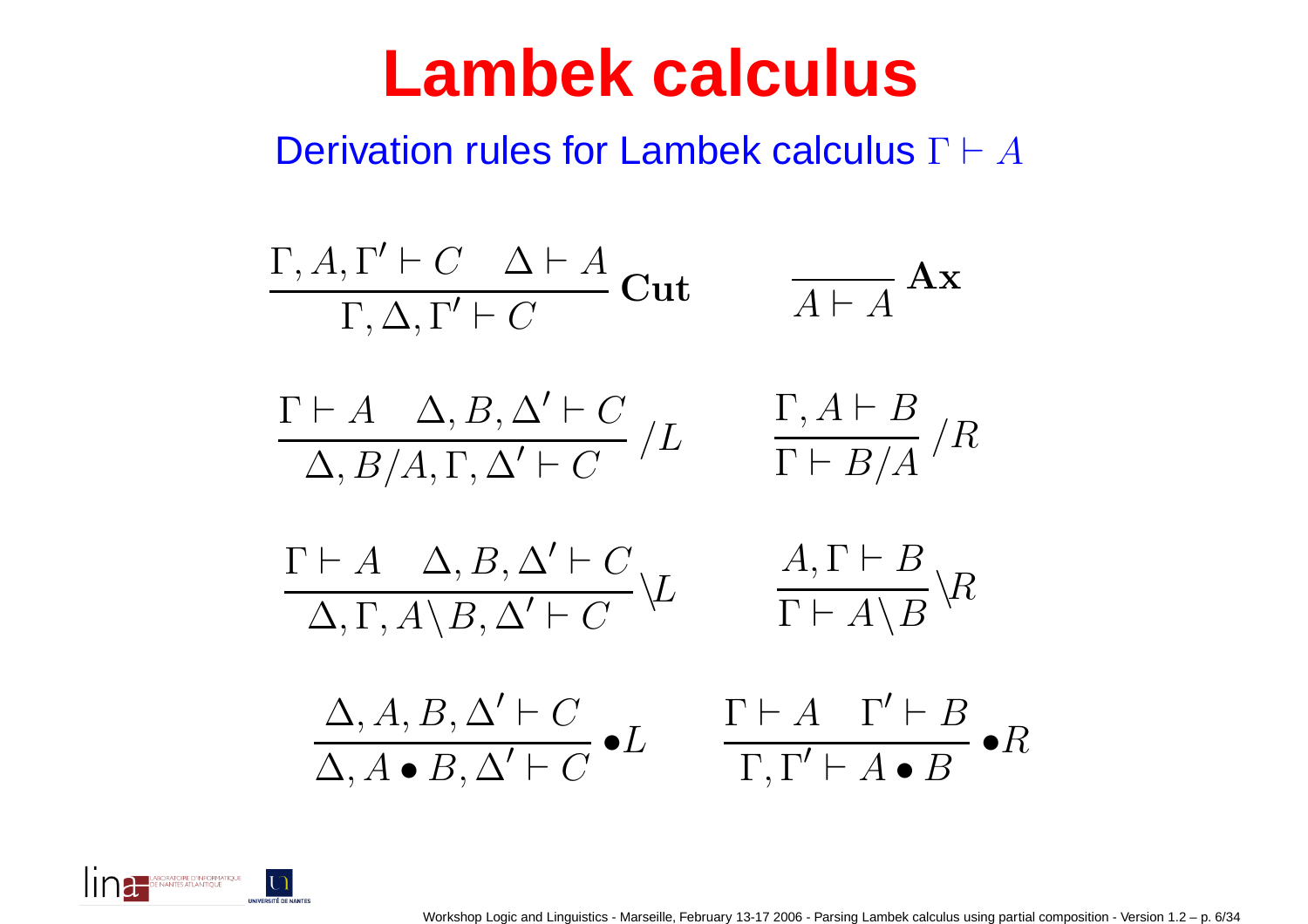#### "a cat" is <sup>a</sup> noun phrase

- We have:  $[a \mapsto NP/N]$  and  $[cat \mapsto N]$
- Let us prove that  $[a \mapsto NP / N], [cat \mapsto N] \vdash NP$ :

$$
\frac{N \vdash N}{N \vdash N} \frac{\mathbf{A} \mathbf{x}}{N \vdash N \vdash N \mathbf{P}} \frac{\mathbf{A} \mathbf{x}}{L}
$$
\n
$$
N \vdash N \vdash N \mathbf{P}
$$

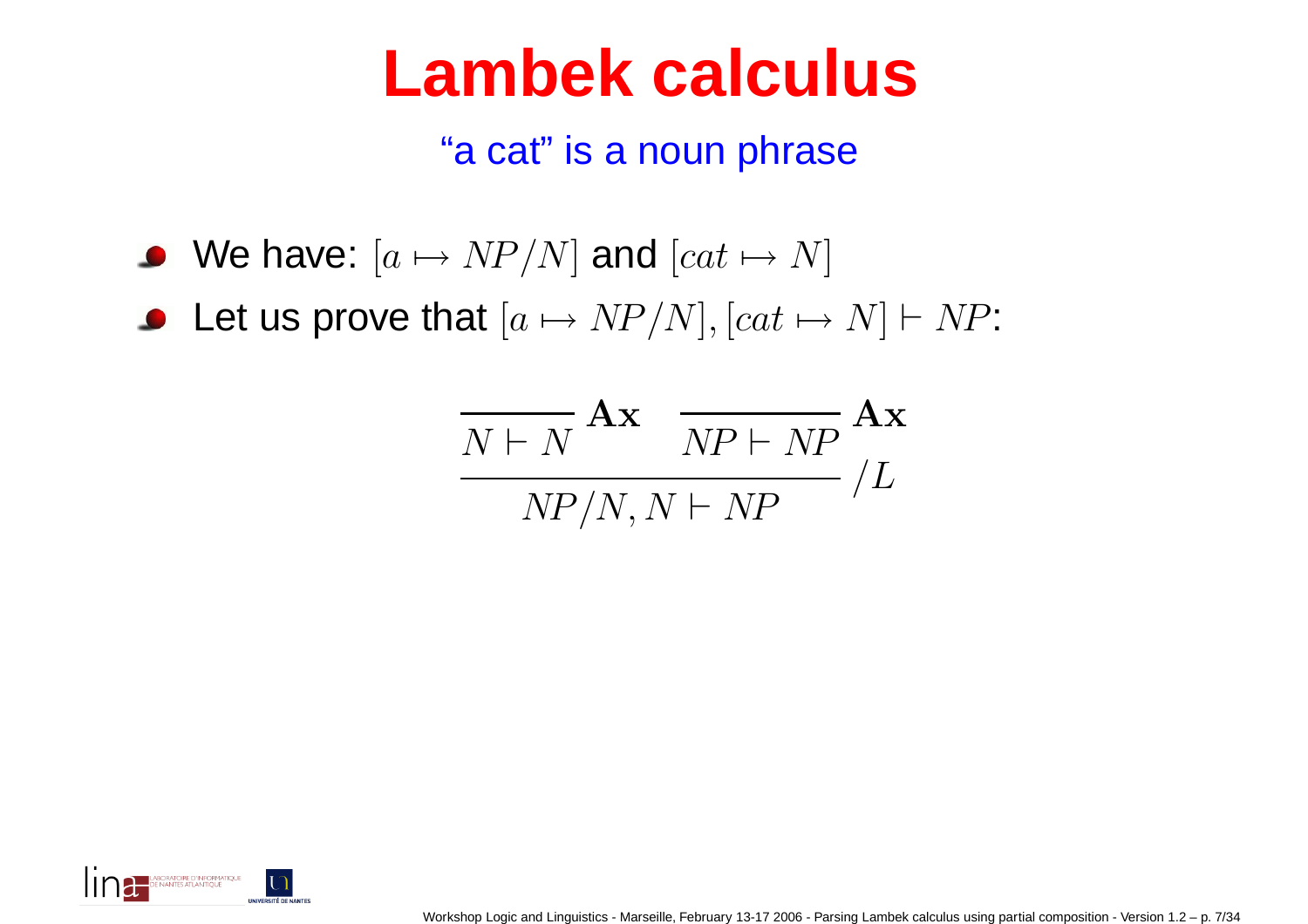"he eats" is equivalent to  $S/N\!P$ 

- We have:  $[he \mapsto S/(NP\backslash S)]$  and  $[eats \mapsto (NP\backslash S)/NP]$
- Let us prove that  $S/(NP\backslash S),(NP\backslash S)/NP\vdash S/NP$ :



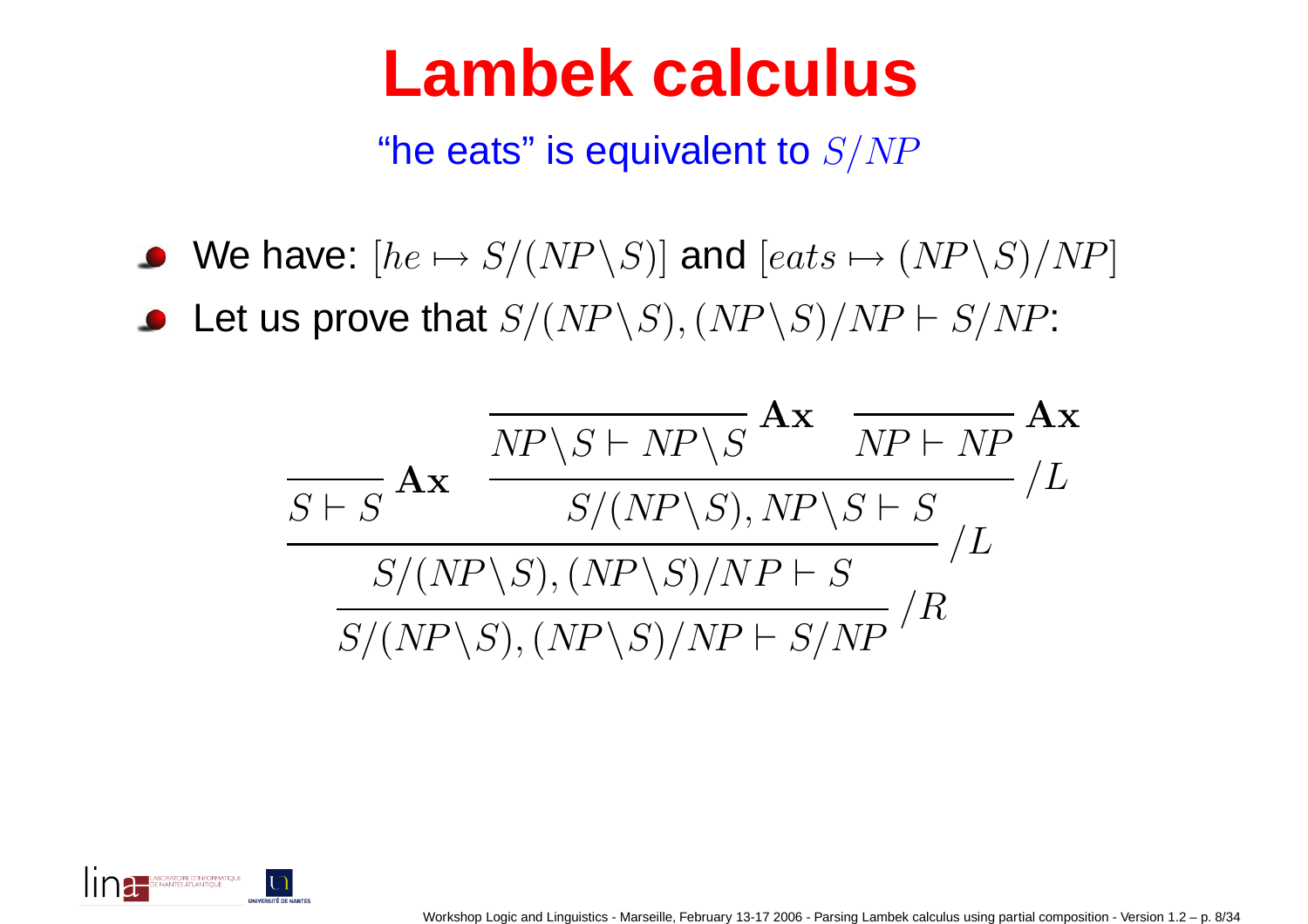

lina-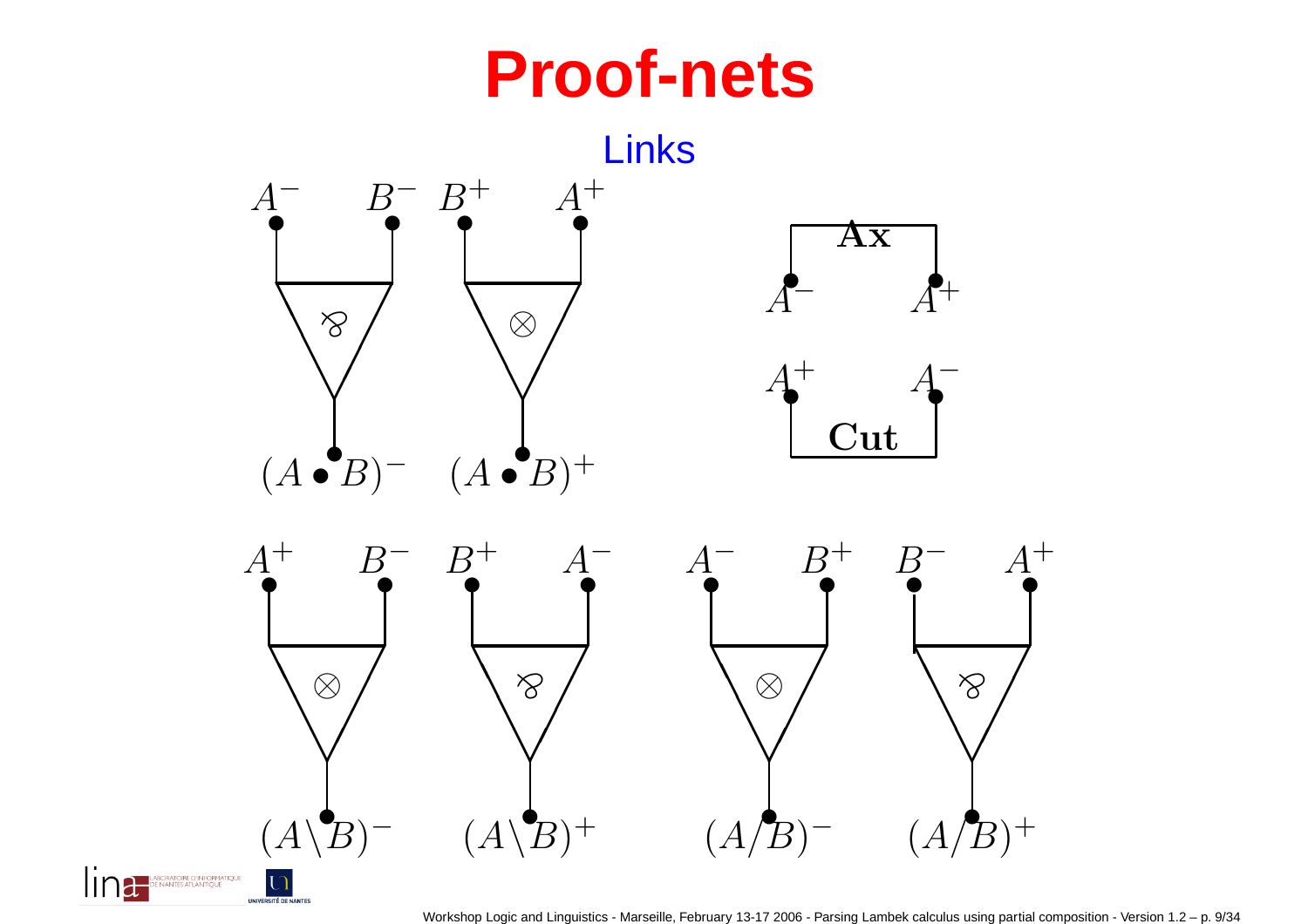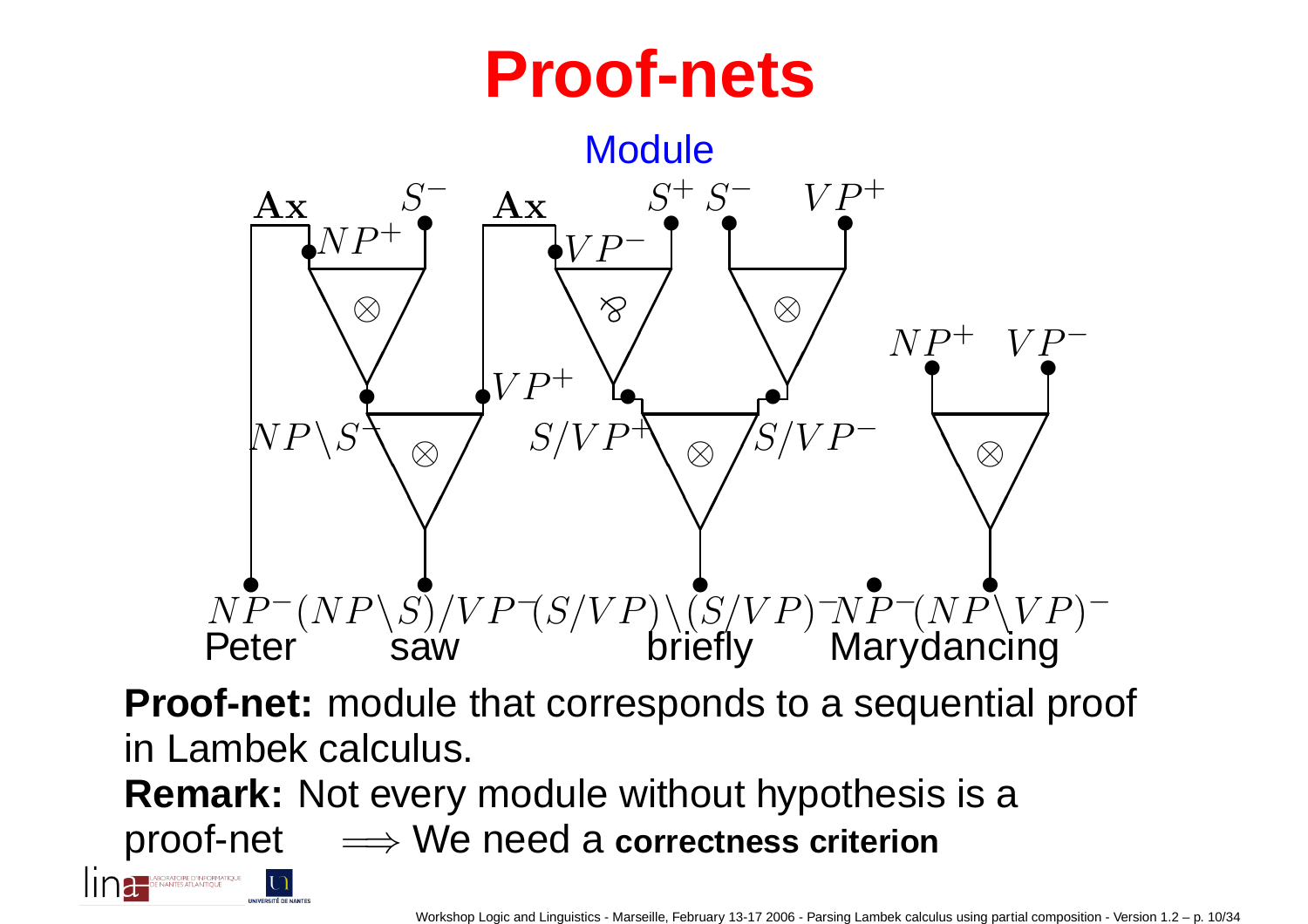#### Switching links



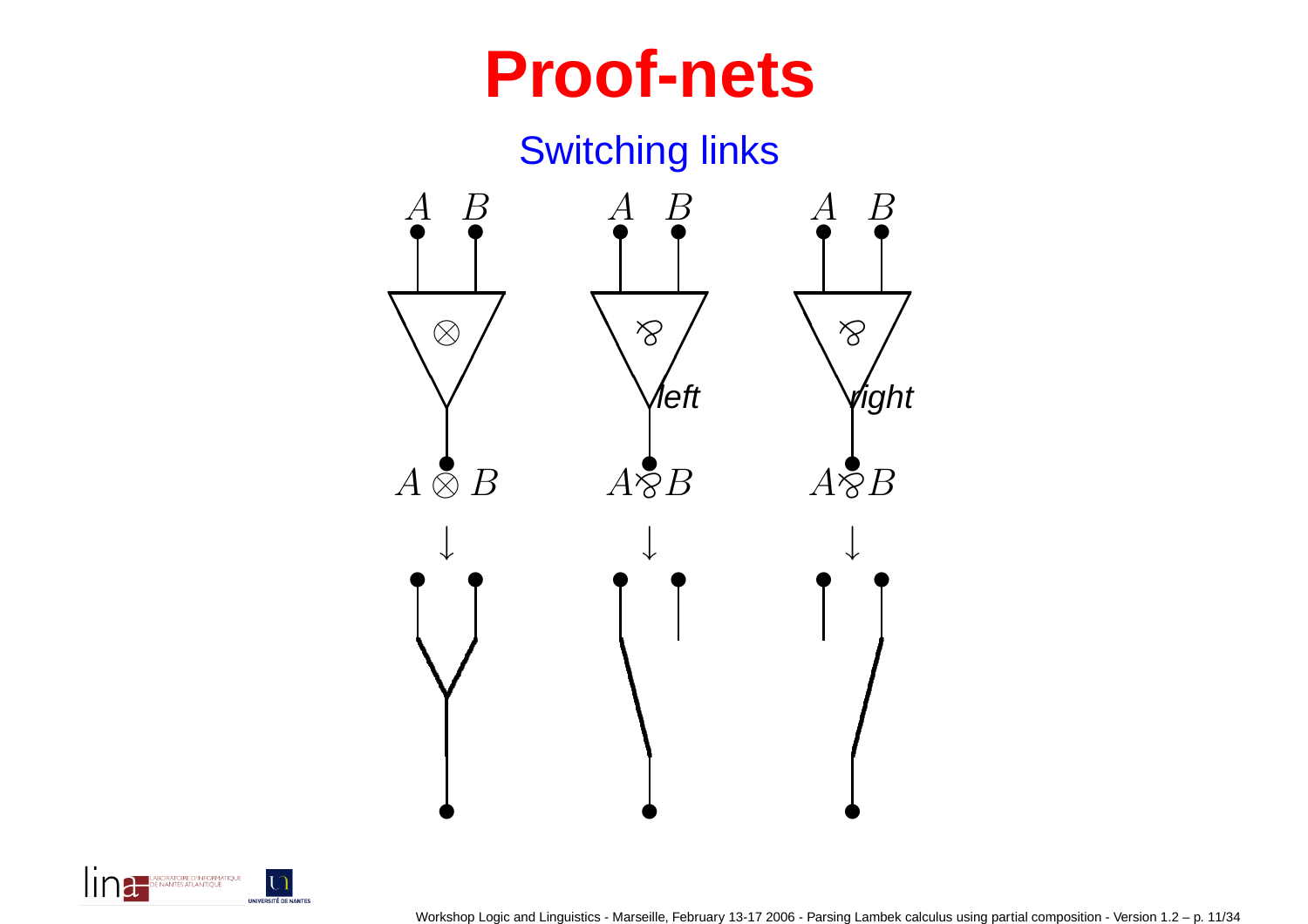

Switching links

**Theorem [Girard, Danos&Regnier, Roorda].** A planarmodule without hypothesis is <sup>a</sup> proof-net iff for everyswitching, the graph is acyclic and connected.

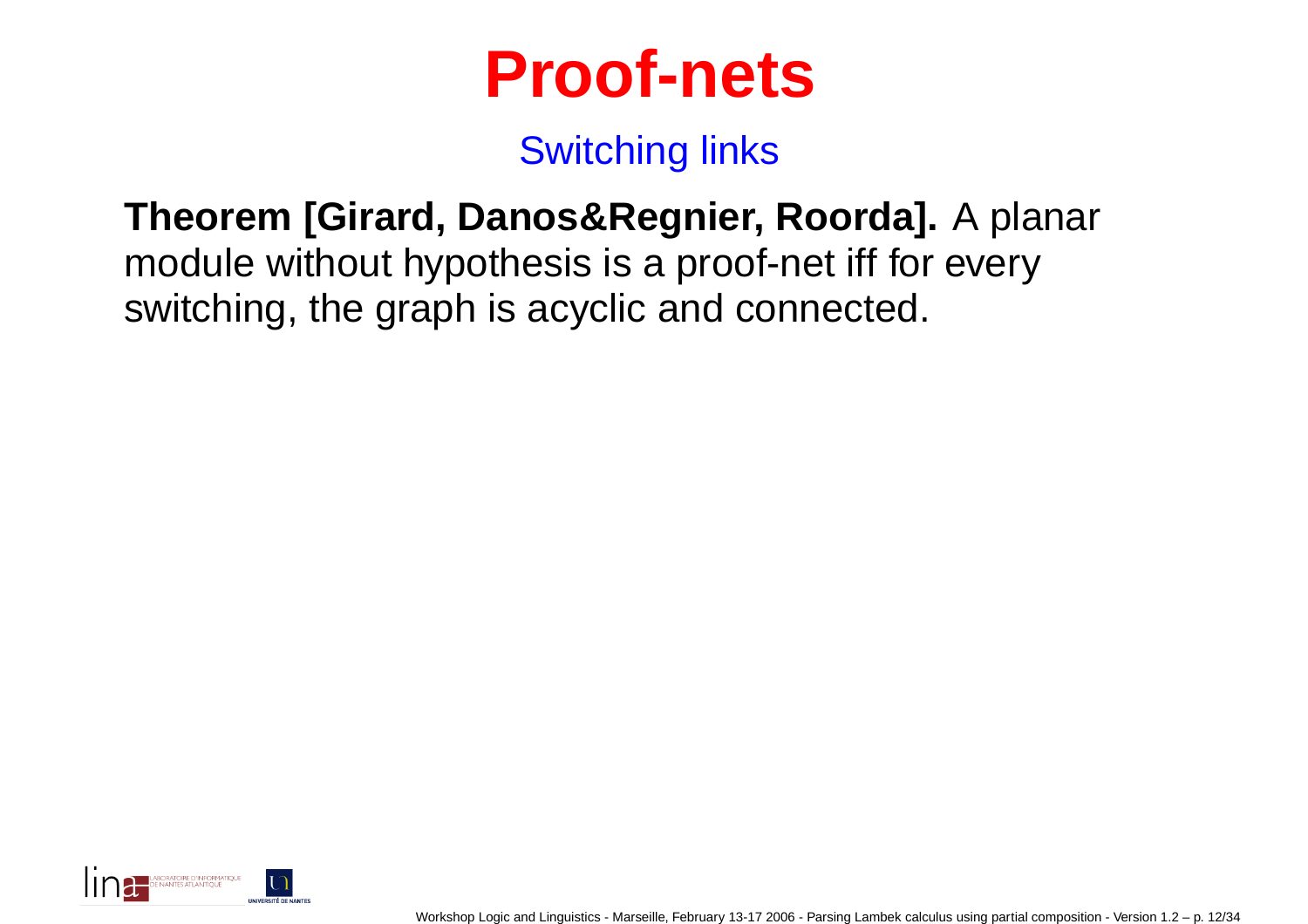

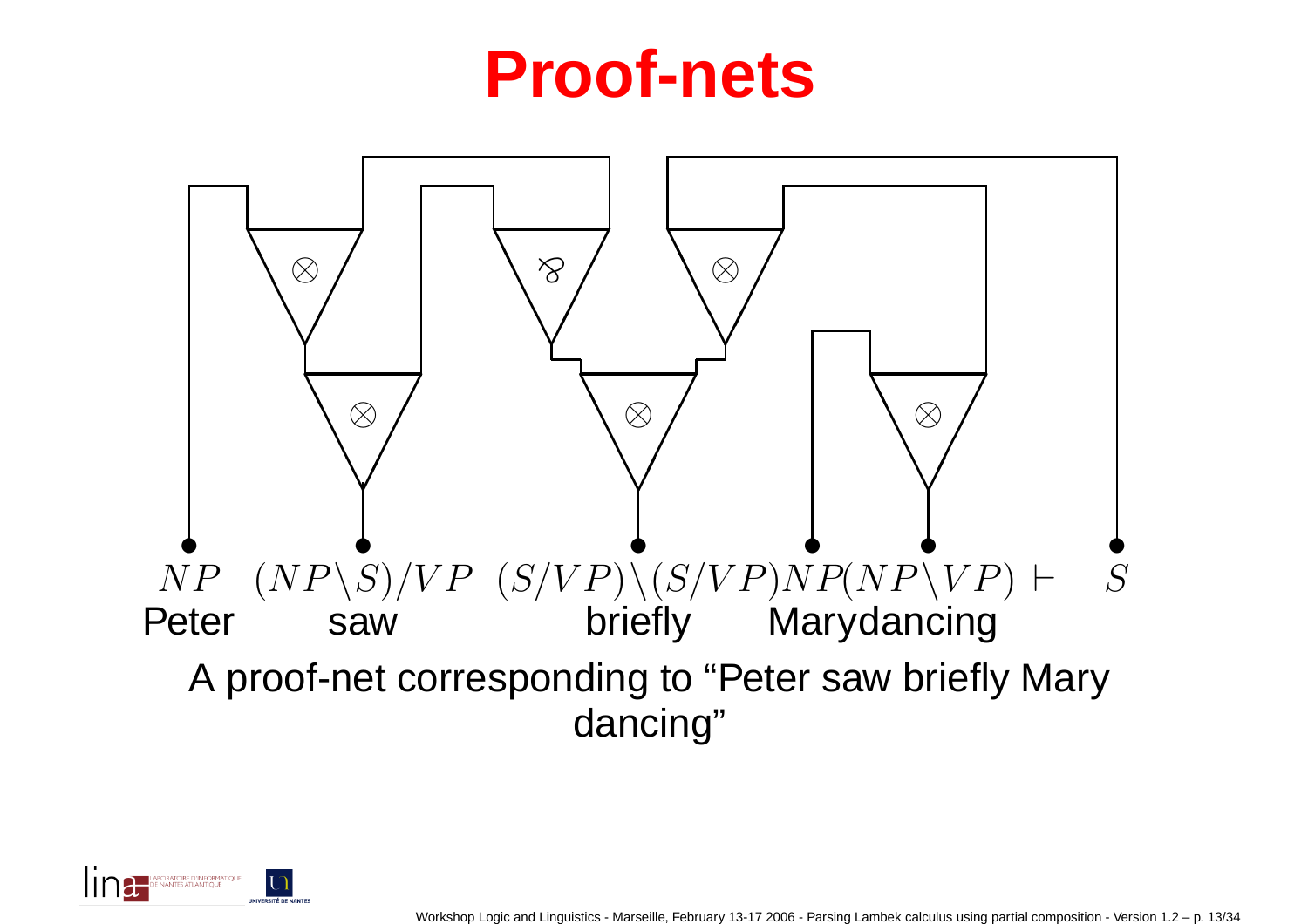### **Modules and interfaces**



 Two orthogonal modules <sup>=</sup> <sup>a</sup> splitting of <sup>a</sup> proof-net in twoparts

#### **Equivalent modules:**

 $M_1\equiv M_2$  iff they have the same orthogonal modules

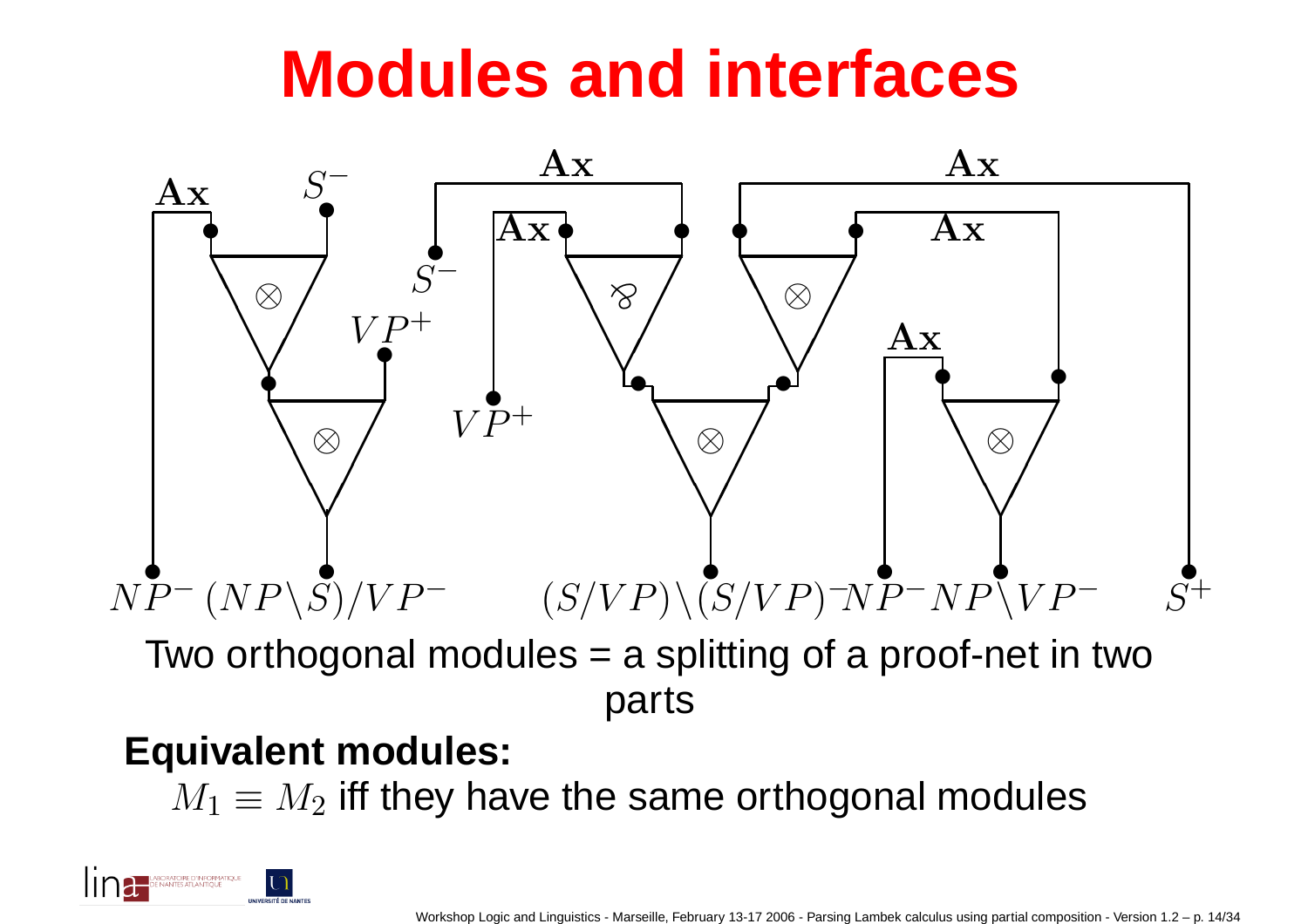### **Modules and interfaces**



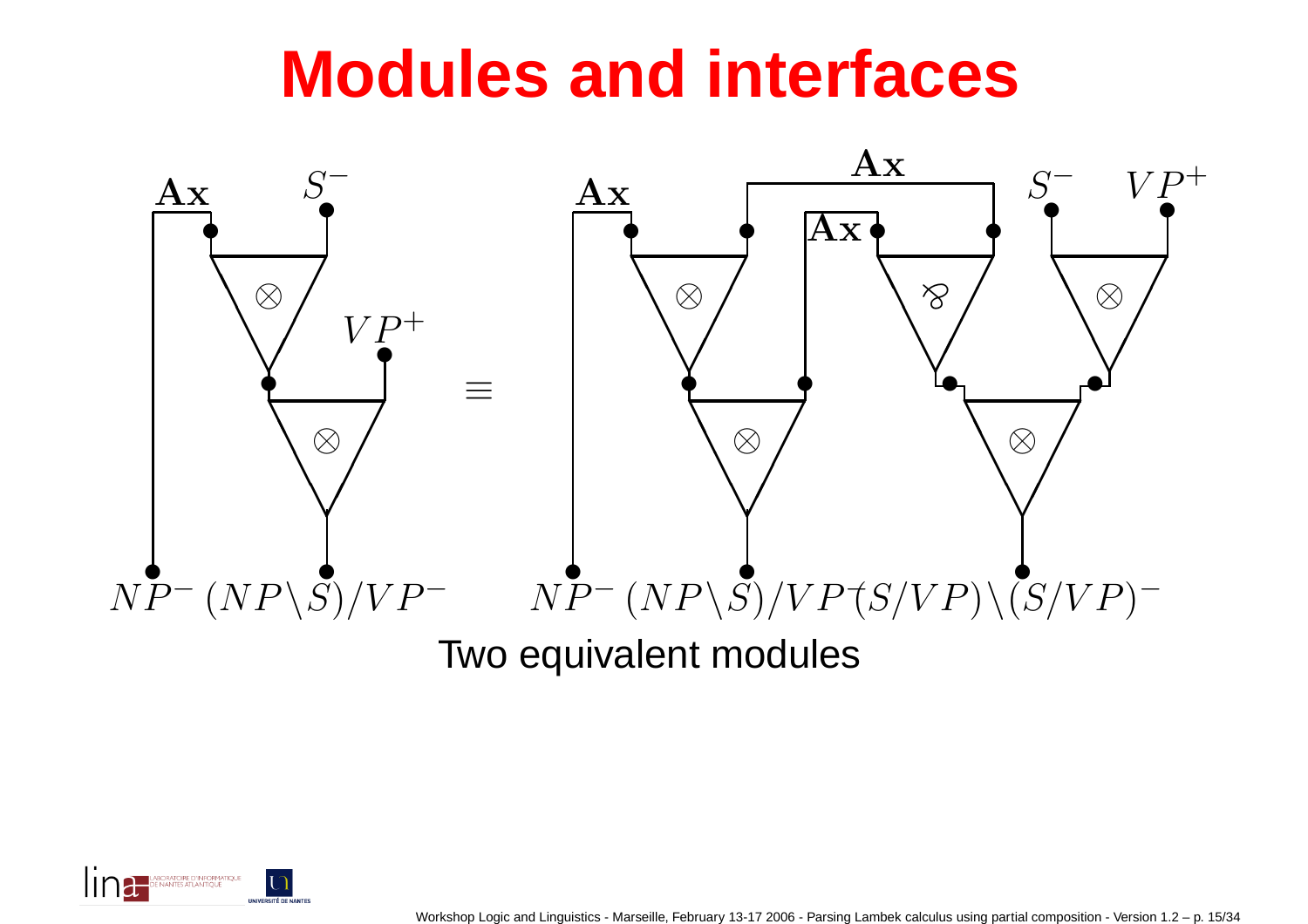

 $k$ -ary  $\otimes$ -link and one of its switching positions

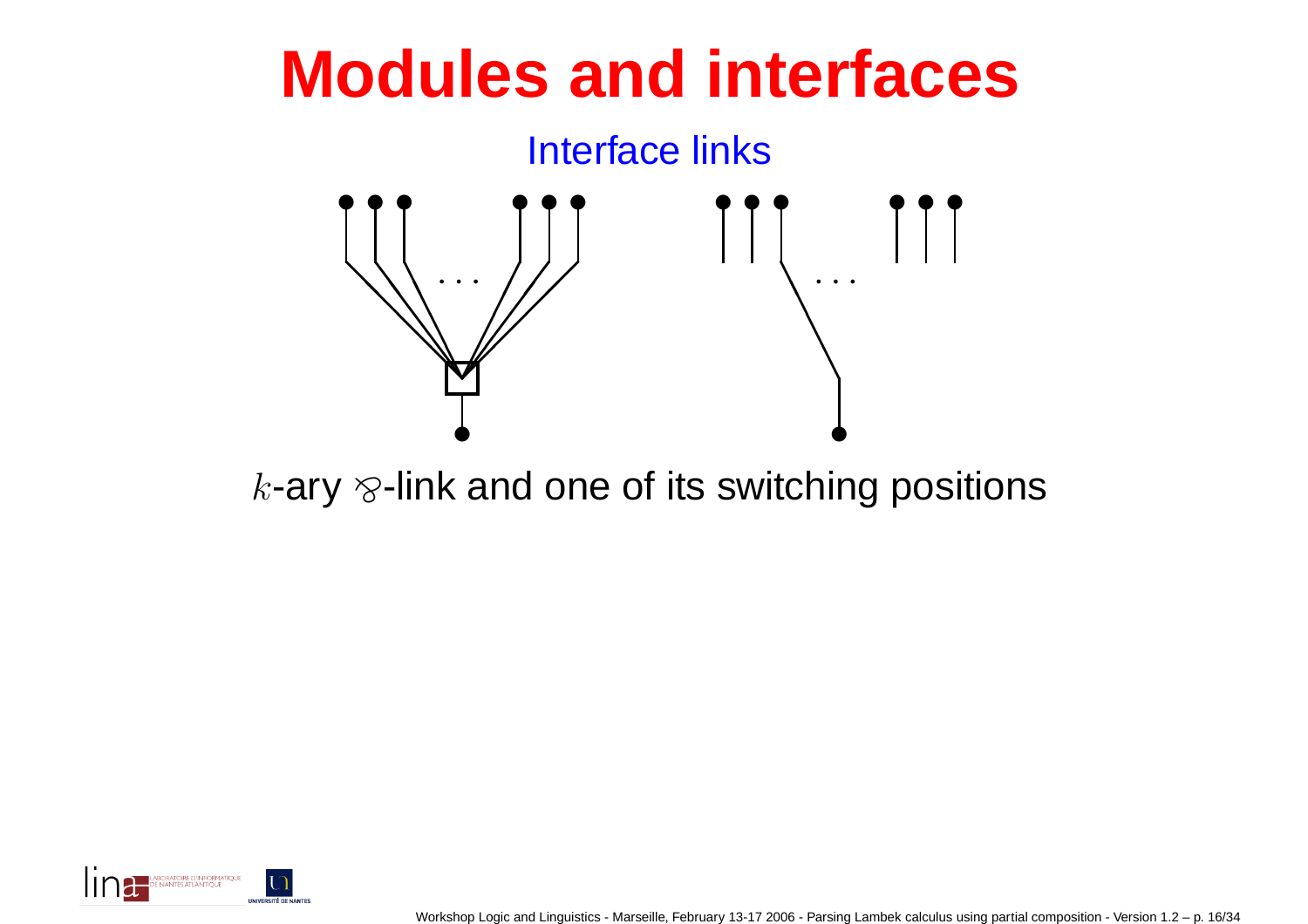### **Modules and interfaces**

From module links to interface



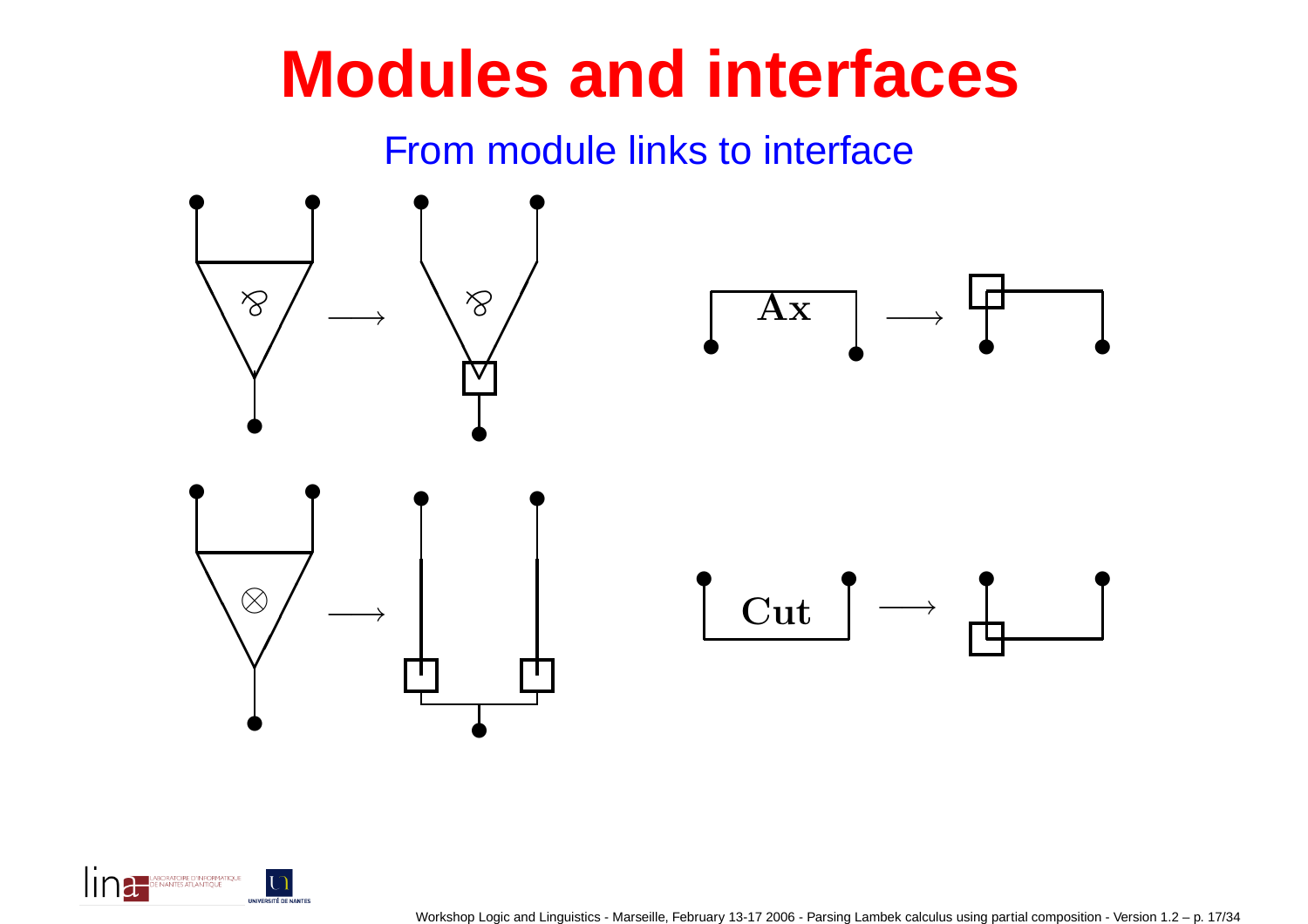## **Modules and interfaces**

From module to interface



The natural interface of <sup>a</sup> module

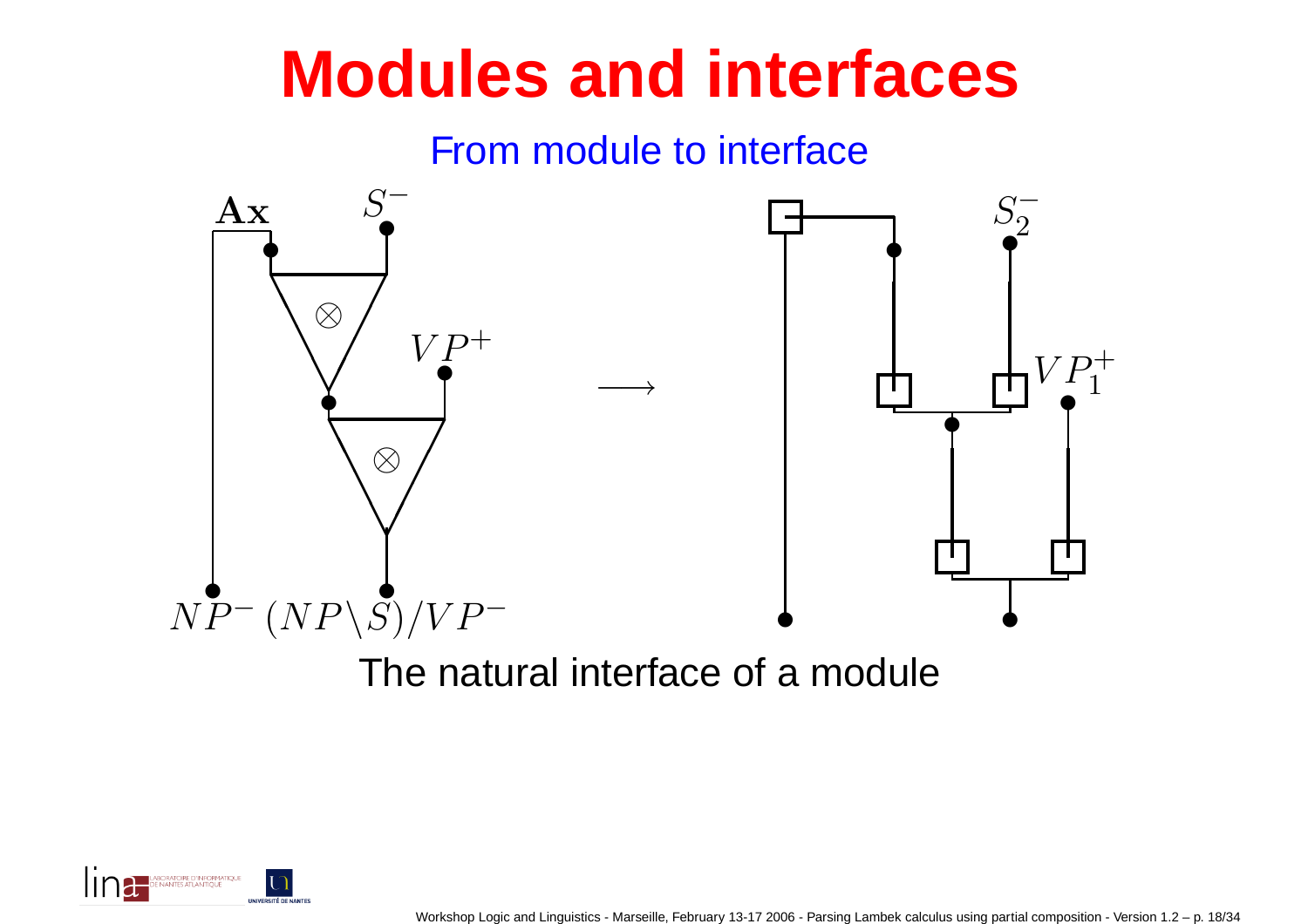### **Interface normalization**

From interfaces to flat interfaces



lina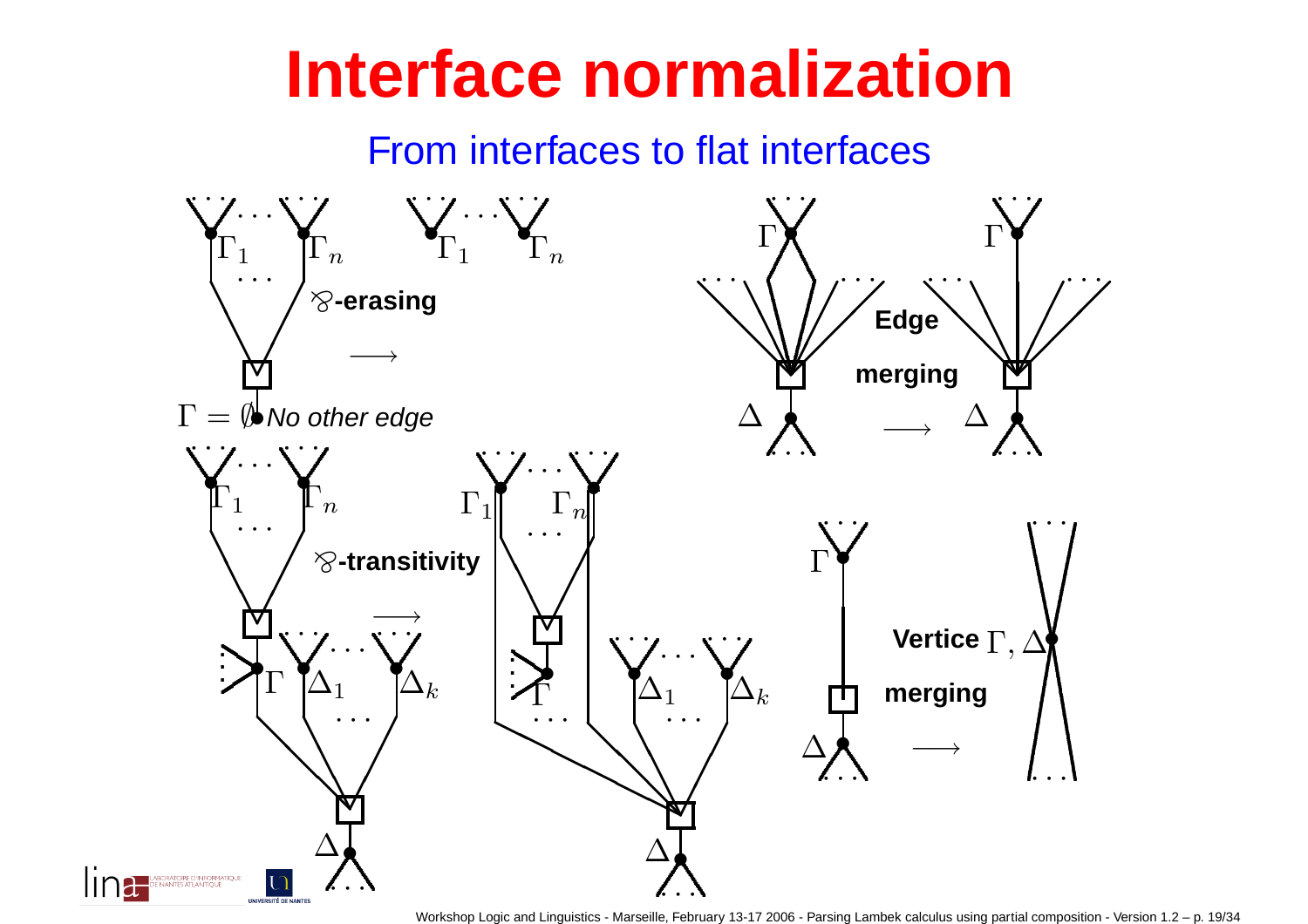## **Interface normalization**

**Flat interface normalization** 



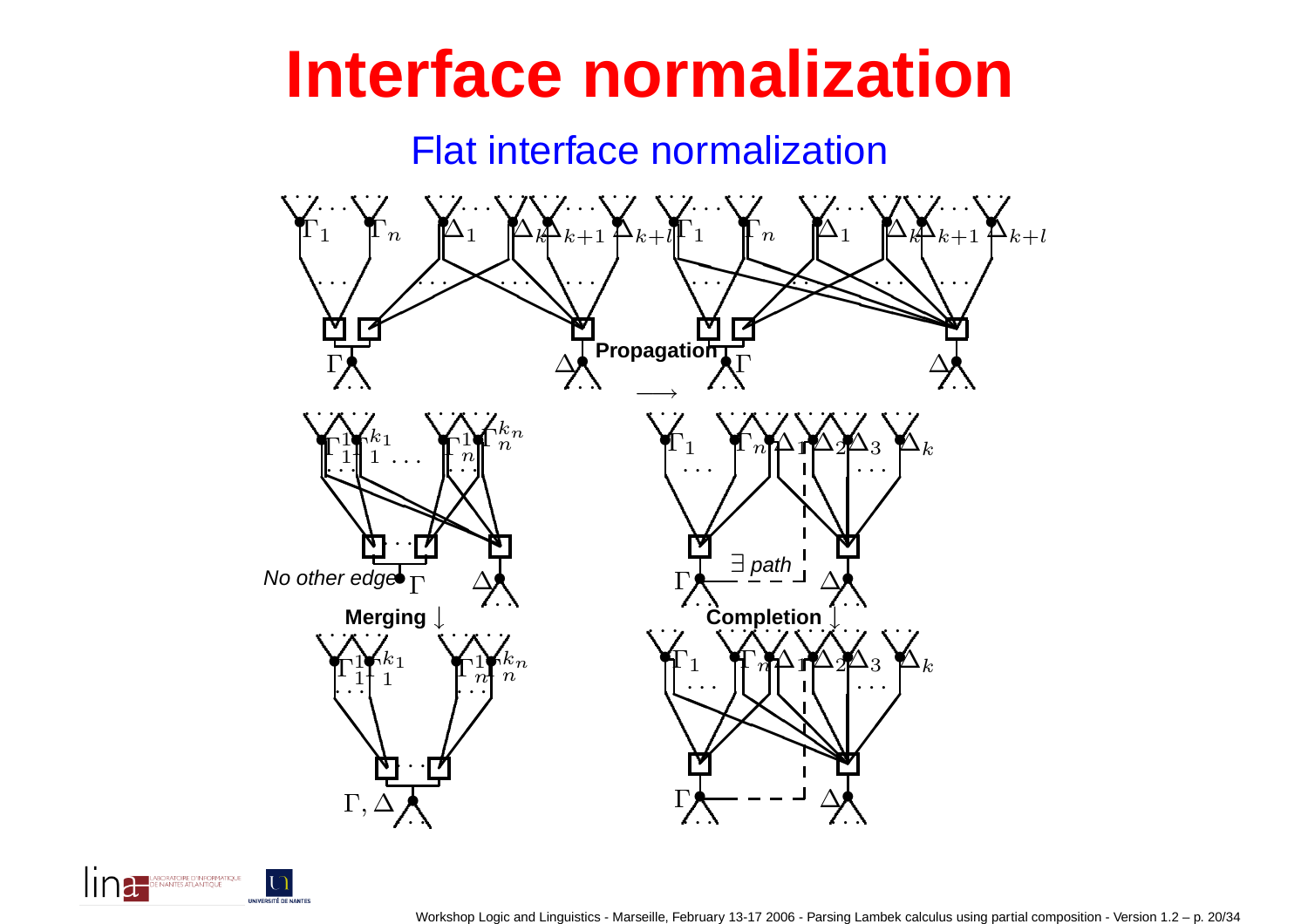#### **Theorems**

**Theorem:** Normalisation is confluent and terminating

**Theorem:** Two modules are equivalent iff their normalizedflat interfaces are equal

**Remark:** There exists only <sup>a</sup> finite number of (normalized) flat interfaces corresponding to <sup>a</sup> given frontier

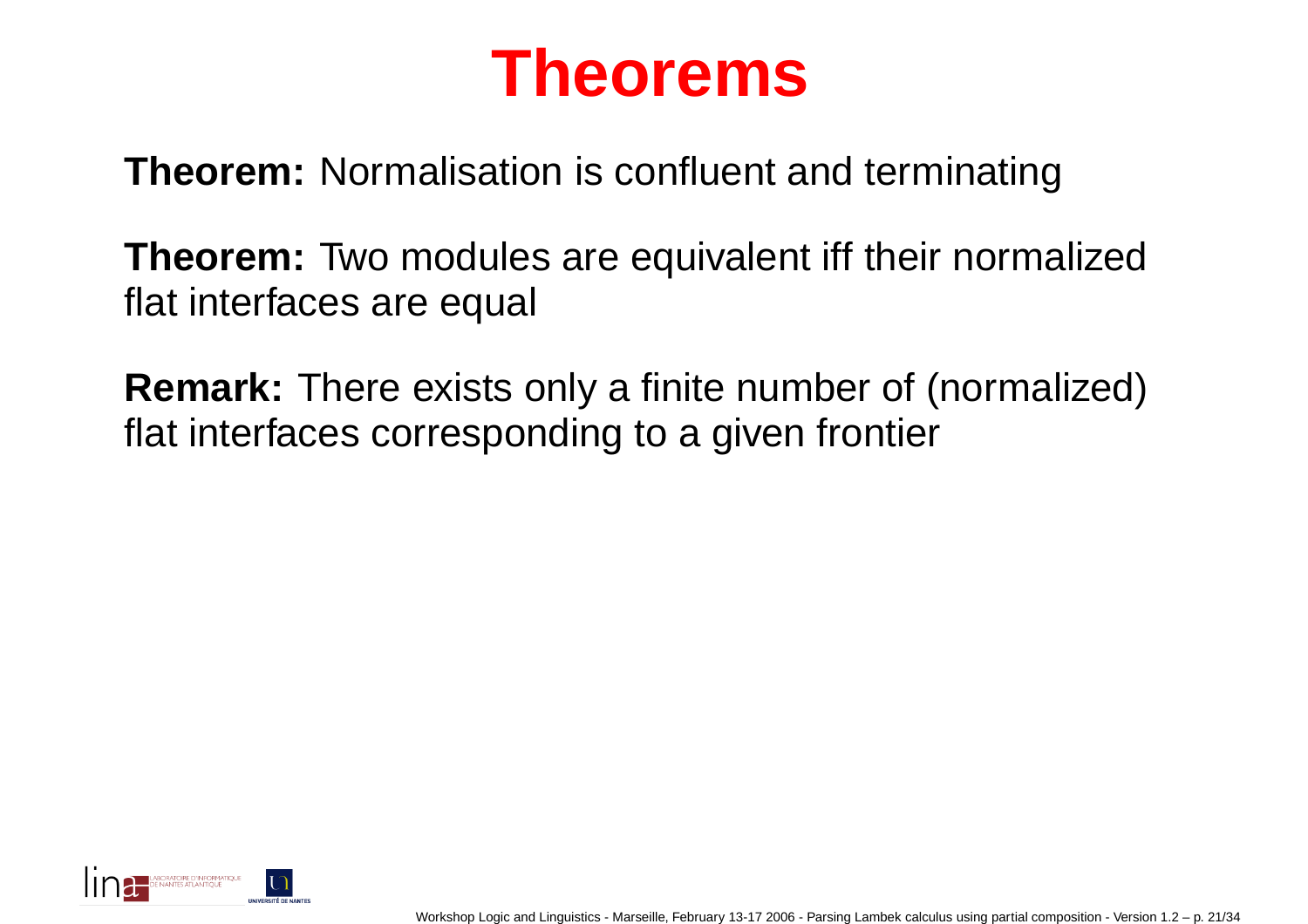# **Key transformation**



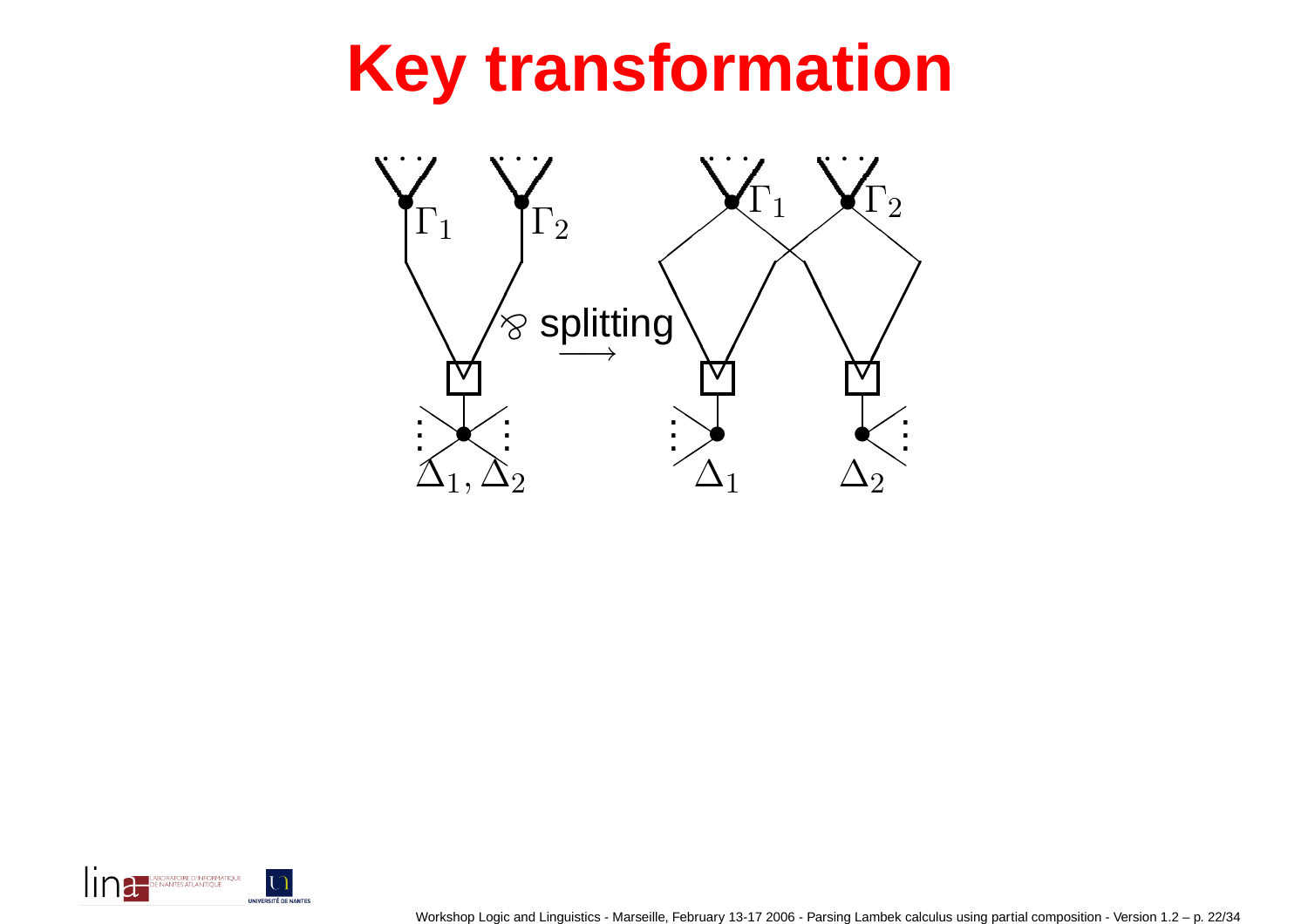## **Flat interface calculus**

#### **2 operations:**

- $I|J$  :  $I$  and  $J$  are juxtaposed
- for  $I[\ldots, A, A^\perp, \ldots]$ , if the addition of an axiom on  $A$  and  $A^{\perp}$  gives a correct interface, we note  $I[\ldots, \,\bullet, \bullet \, , \ldots]$  the flat interface given after normalization

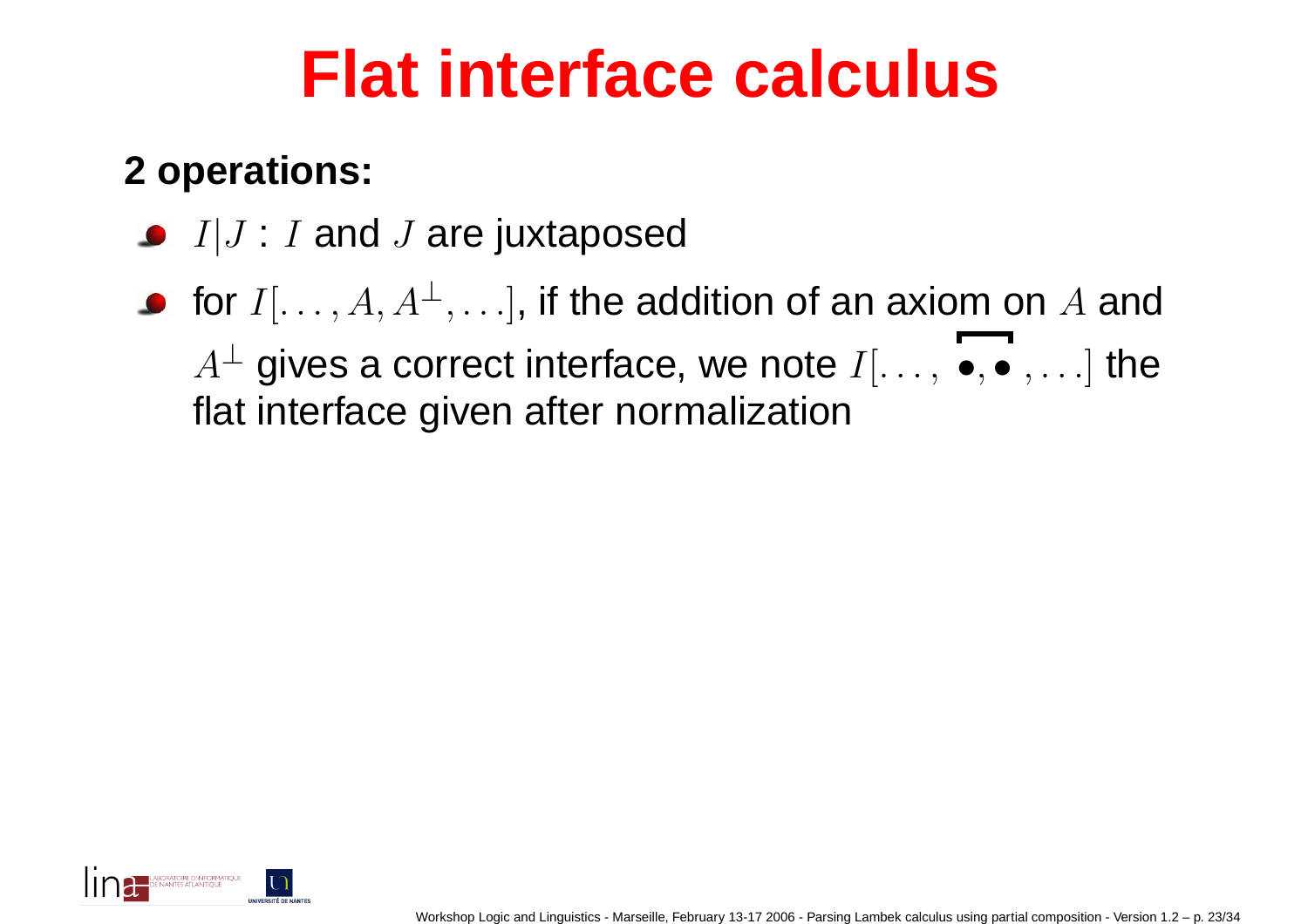# **Parsing using rewriting**

 $v_1 \cdots v_n$  $n \in \mathcal{L}(G)$  iff for  $1 \leq i \leq n, \, \exists I_i \in I(v_i)$  such that

> $I_1|\cdots|I_n$  $n \frac{(1)^*}{(1)^*}$  $\longrightarrow S$

 $(1)^*$ , the reflexive and transitive a ∗ $\xrightarrow{(-)}$  $\stackrel{(1)^*}{\longrightarrow}$ : the reflexive and transitive closure of  $\stackrel{(1)}{\longrightarrow}$ :  $I[A_1, \ldots, A_{i-}$  $\stackrel{(1)}{\longrightarrow} I[A_1,\ldots,A_{i-1},\bullet,\bullet,A_{i+2},\ldots,A_n]$  $_1,B,B^\perp,A_{i+2},\ldots,A_n] \stackrel{(1)}{\longrightarrow}$ 

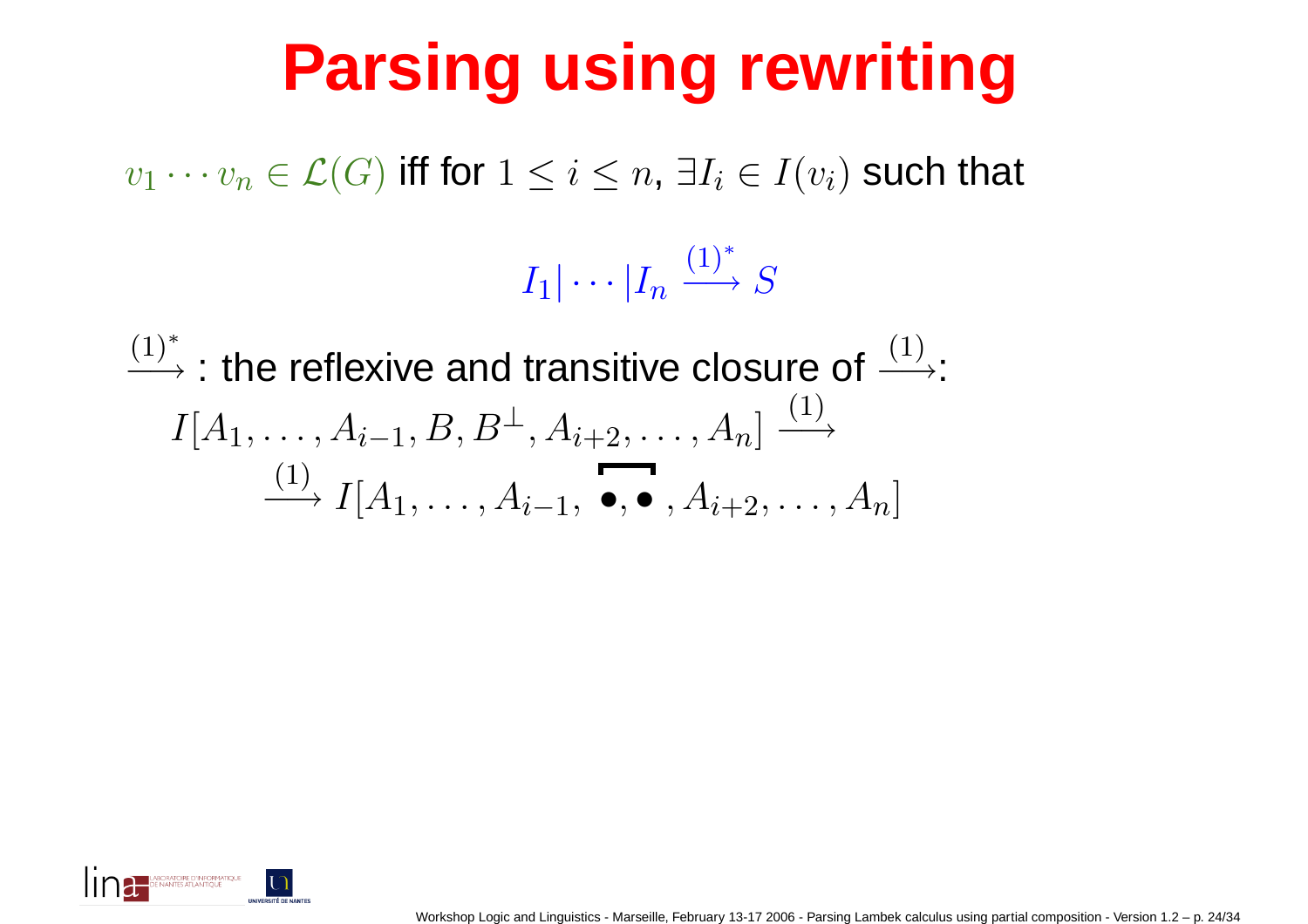# **Parsing with word separation (list)**

Three rewriting rules  $(\Gamma, \Delta \in \mathcal{I}^*$ \*,  $I, J \in \mathcal{I}, A, B, A$  $i\in Pr$ ):

- [M] **(merge)**: <sup>Γ</sup>, I, J, ∆ $\,M$  $\stackrel{\scriptscriptstyle{I\!M}}{\longrightarrow}\Gamma,$   $I|J,\Delta.$
- [I] **(internal)**:  $\bullet$

 $\Gamma, I[\dots, A, A^\perp, \ldots], \Delta$ I $\stackrel{\tau}{\longrightarrow}\Gamma, I[\ldots, \; \bullet, \bullet \; , \ldots], \Delta,$ 

 $\left[\mathbf{C}_k\right]$  (k-partial composition).  $\Gamma, I[\dots, A_k, \dots, A_1], J[A_1^\perp]$ 1 $\frac{1}{1}, \ldots, A_k^{\perp}$  $\,$  $\frac{1}{k}, \ldots, \big]$ ,  $\Delta$  −→ $\Gamma, I|J[ \ldots, \bullet, \ldots, \bullet, \bullet, \ldots, \bullet, \ldots, \bullet, \ldots ], \Delta,$ 

**Remark:** merge <sup>=</sup> 0-partial composition



 $\, C \,$  $\,k$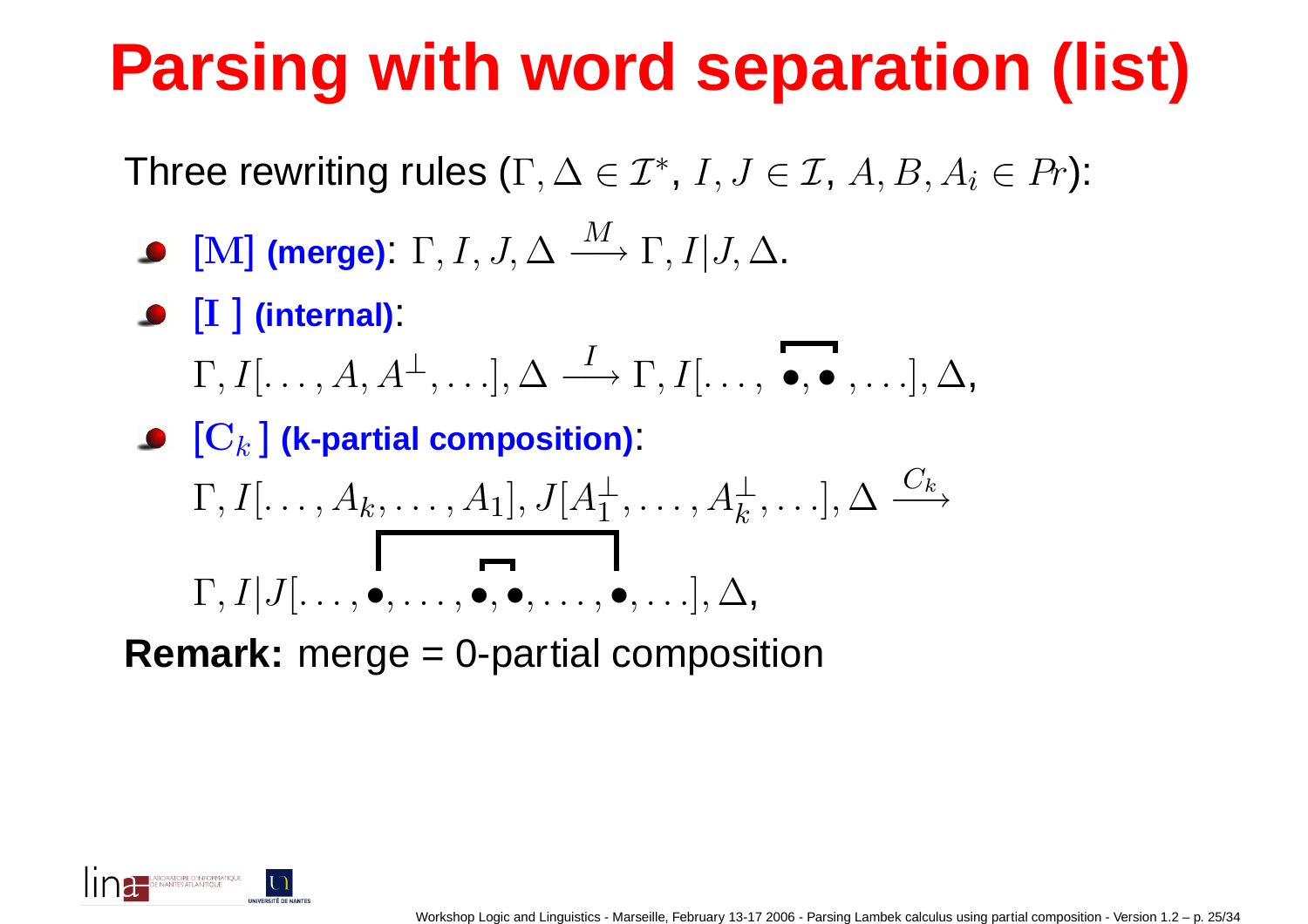# **Parsing with word separation**

**Lemma:** Parsing can be done using $(MIC$  $_{k})$ ∗ $\longrightarrow$  :

 $v_1 \cdots v_n$  $n \in \mathcal{L}(G)$  iff for  $1 \leq i \leq n, \, \exists I_i \in I(v_i)$  such that

> $I_1,$  $, \cdots, I_n$  $(MIC$  $_{k})$ ∗ $\longrightarrow$  S

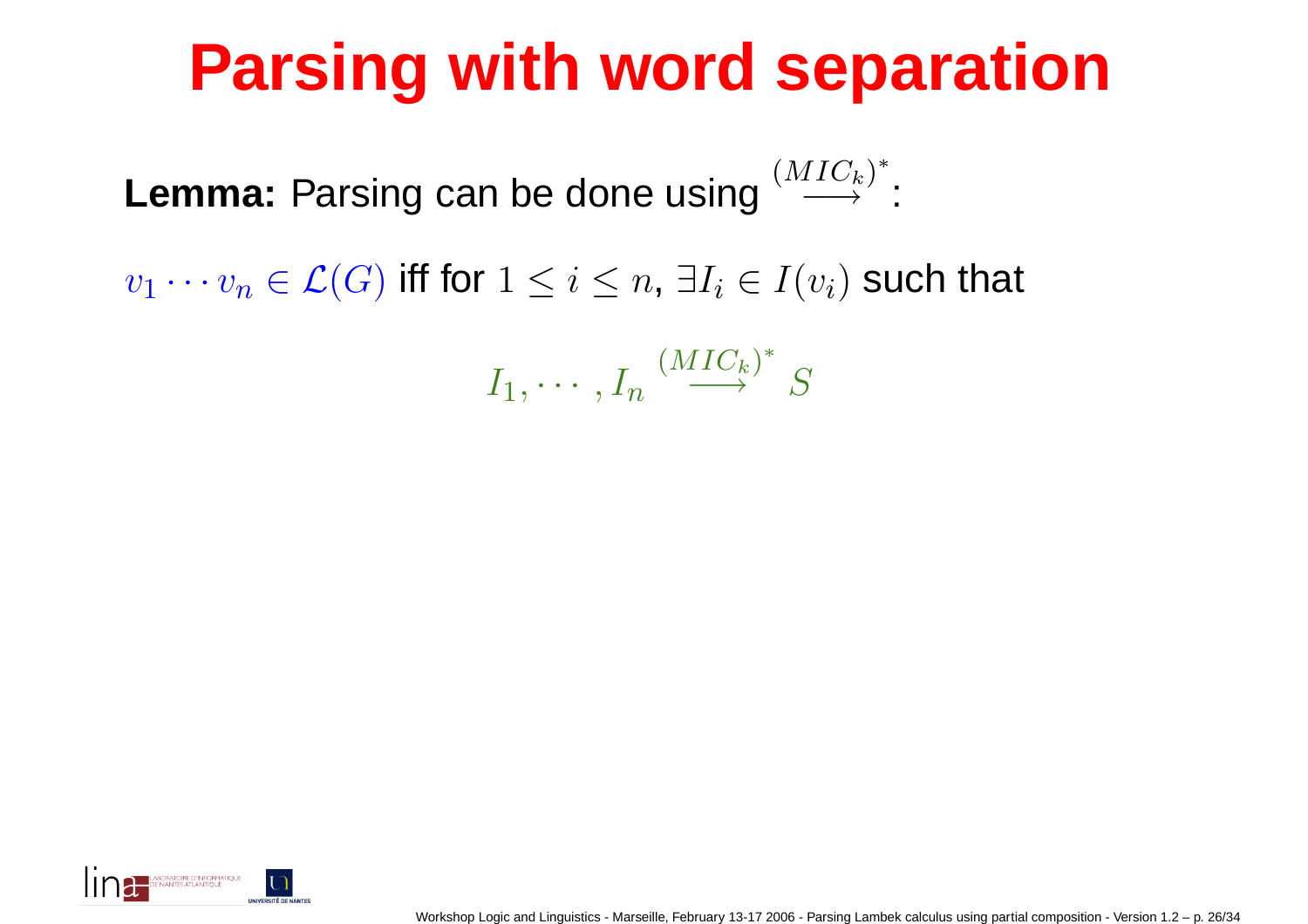# **Internal before Merge/Composition**

**Lemma:**I −→ $\stackrel{\text{\tiny{L}}}{\longrightarrow}$  can be performed before  $\,M$  $\longrightarrow$  and  $\, C \,$  $\,k$ −→:

 $v_1 \cdots v_n$ for  $1\leq i\leq n,$   $\exists I_{i}\in I(v_{i}),$   $\exists Y_{i}\in\mathcal{I}$  such that:  $n\in \mathcal{L}(G)$  iff

$$
\begin{cases} \text{ for } 1 \leq i \leq n, I_i \xrightarrow{I^*} J_i \\ J_1, \cdots, J_n \xrightarrow{(MC_k)^*} S \end{cases}
$$

**Remark:** Partial composition does not give <sup>a</sup> polynomial parsing algorithm because the result of partial composition<br>is not bounded by the lexicen: is not bounded by the lexicon:

 $\Longrightarrow$  We need a restricted partial composition

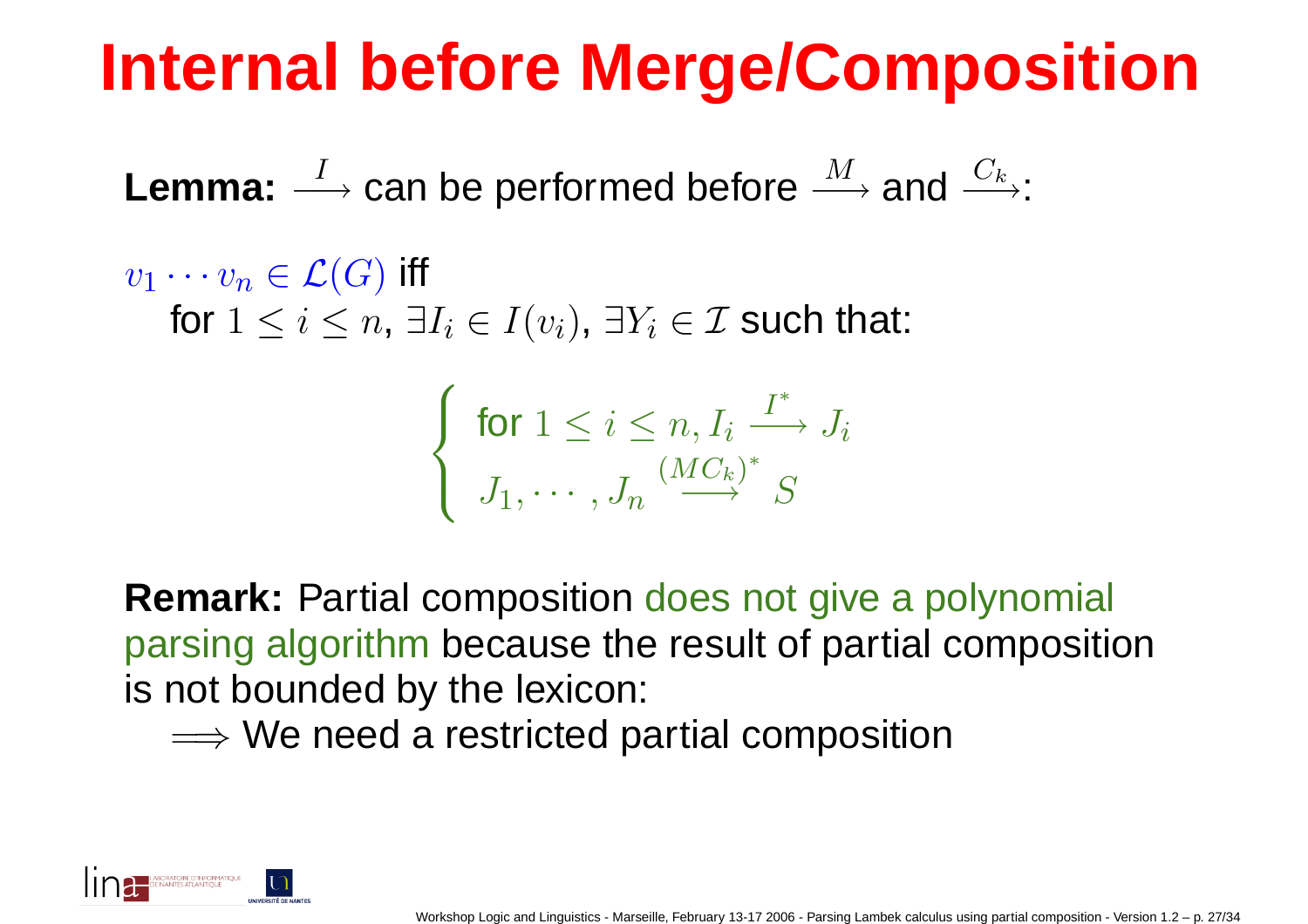# **Majority partial composition**

A partial composition(noted  $\overset{@}{\longrightarrow}$  or  $\overset{@}{\longrightarrow}$  ) if  $\, C \,$  $\boldsymbol{k}$  $\stackrel{\cup k}{\longrightarrow}$  is a majority partial composition to the maximum of the widths of the arguments $@$ —→ or<br>naximı  $@$  $\,k$  $\stackrel{\lll}{\longrightarrow}$ ) if the width of the result is less or equal

A non majoritory partial composition:

$$
\Gamma, I[Q', O, Q^\perp], J[Q, P_2^\perp, \pi_2^\perp], \Delta \xrightarrow{C_1} \Gamma, I[Q', O, \bullet], J[\bullet, P_2^\perp, \pi_2^\perp], \Delta
$$

A majoritory partial composition:  $\Gamma, I[Q',O,Q^\perp], J[Q,O^\perp]$  $,\,\pi_{2}$ ⊥ $\frac{1}{2}], \Delta$  $@$ 2 $\stackrel{\text{\tiny{(Q)}}_2}{\longrightarrow} \Gamma, I[Q',\bullet,\bullet], J[\bullet,\bullet,\pi_2^\perp]$  $\frac{1}{2}], \Delta$ 

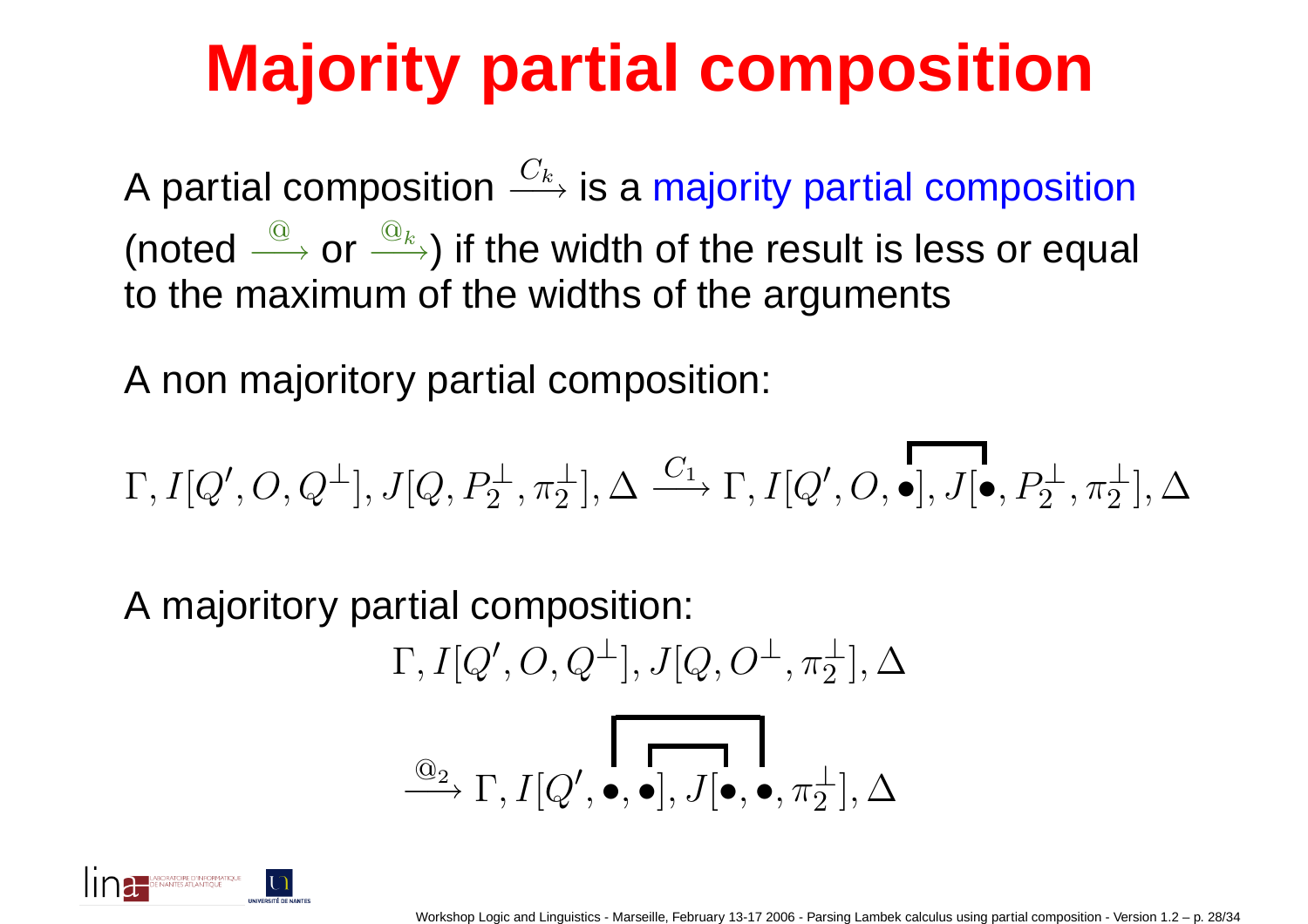# **Parsing using majority composition**

#### **Main theorem:**

 $v_1 \cdots v_n$  $n \in \mathcal{L}(G)$  iff for  $1 \leq i \leq n$ ,  $\exists I_i \in \mathcal{R}$  $_{I^{\ast}}(I)(v_{i})$  such that:

$$
I_1,\cdots,I_n\stackrel{\textcircled{\tiny{\mathbb{Q}}^*}}{\longrightarrow}S
$$

where  $\mathcal{R}_{I^*}(I)$  is the completion of  $I$  by I∗−→

**Proof**: Property of outerplanar graphs applied to planar modules. There exists <sup>a</sup> conclusion inΓ that is only linked to its immediate neighour(s)

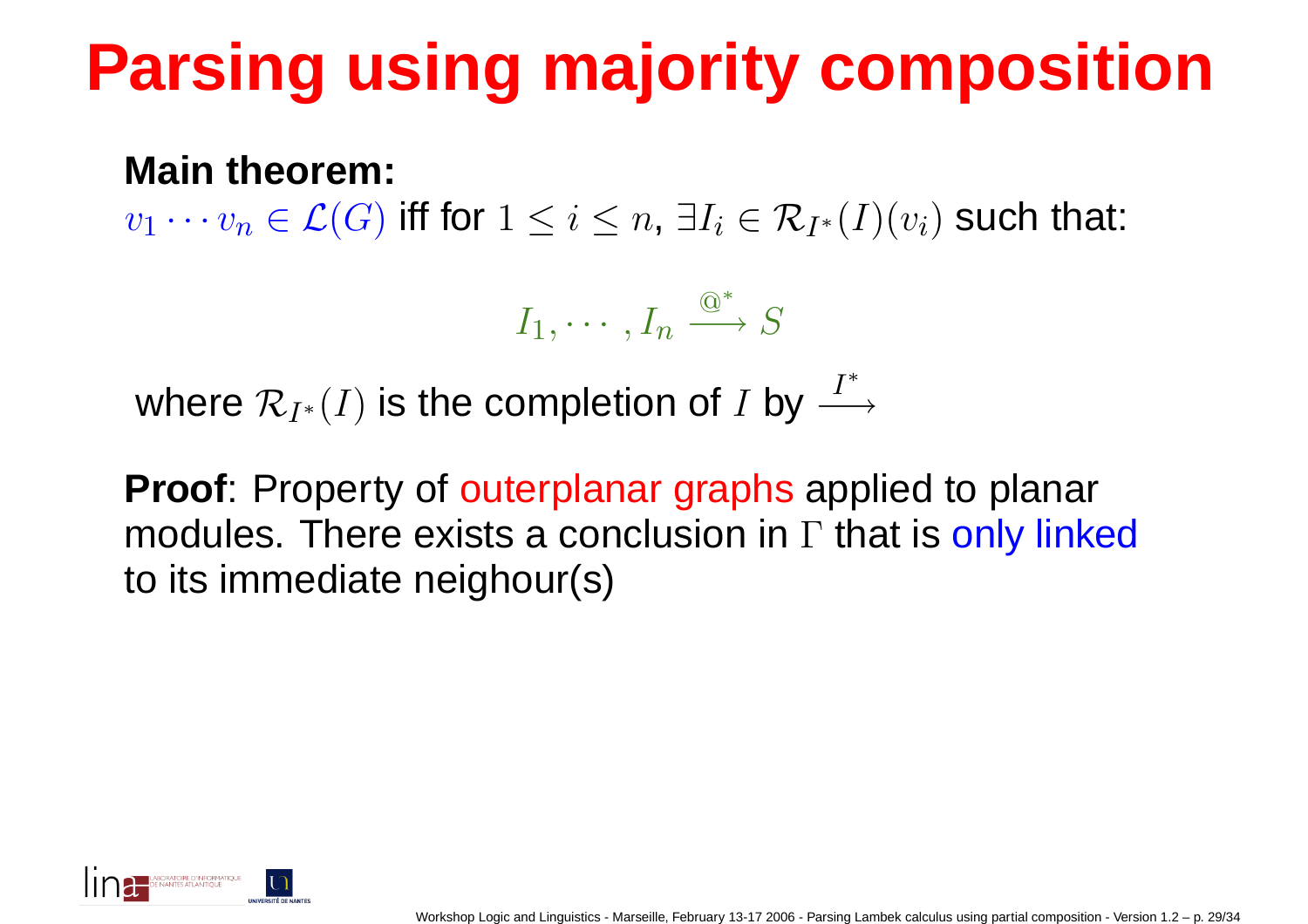# **Outerplannar graph**

**Lemma:** In an outerplanar graph, there exists <sup>a</sup> vertex that is only connected to its immediate neighour(s)



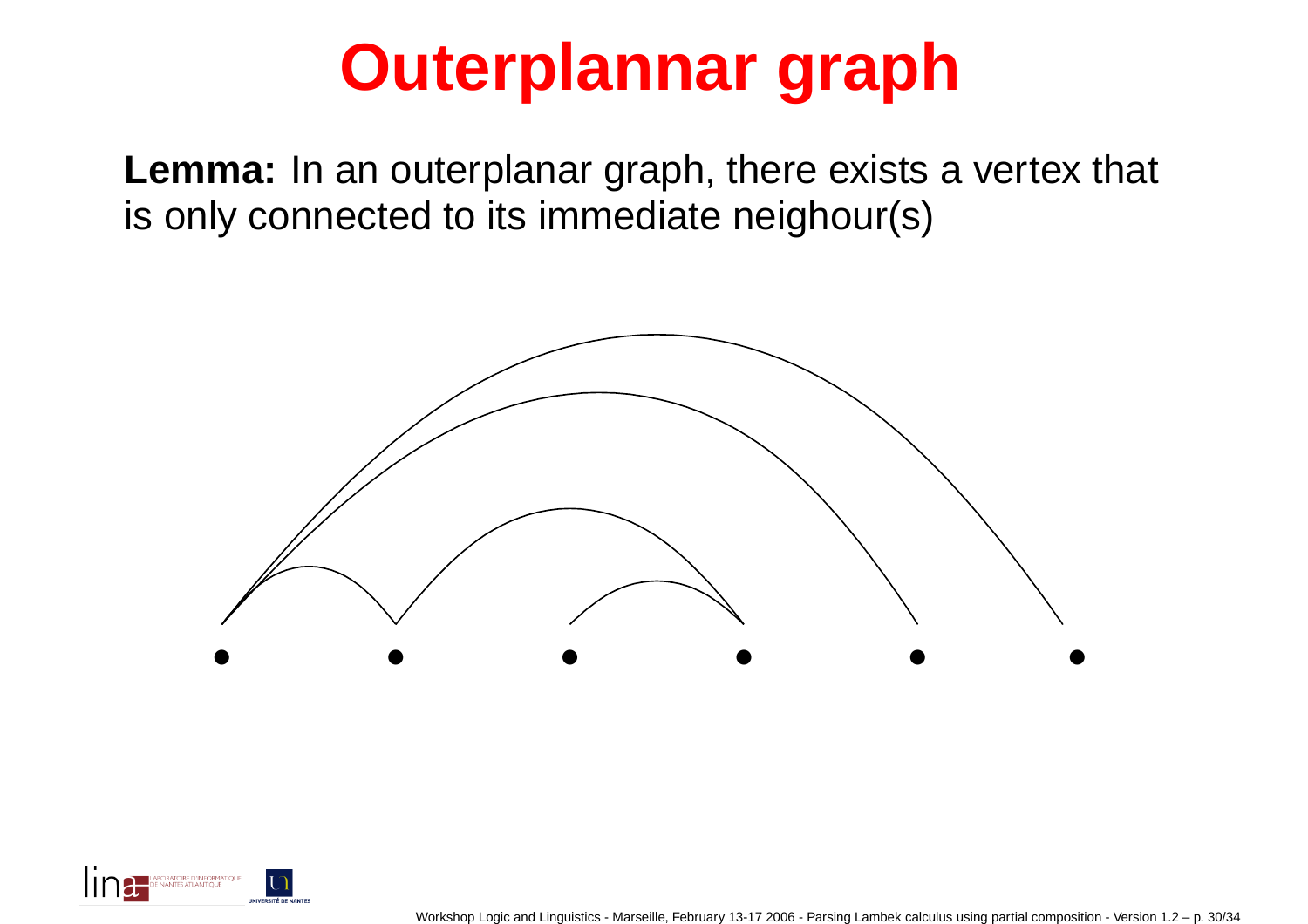

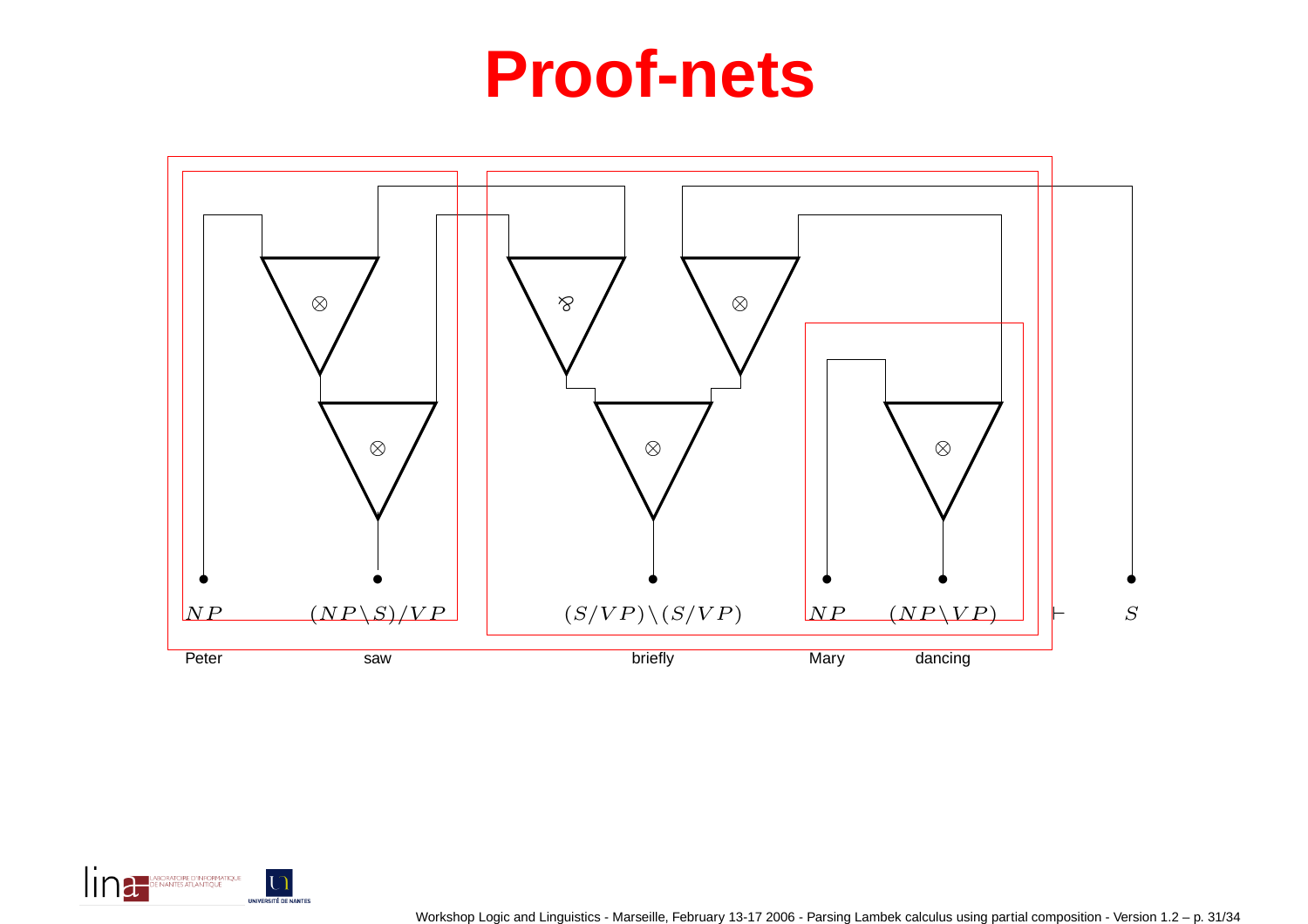# **Polynomial parsing using @**

 Partial composition gives <sup>a</sup> polynomial parsing algorithmbecause the size of the result of majority partial composition is bounded by the maximum width of the typesof the lexicon.

For a grammar  $G$  and a list of words  $v_1, \cdots, v_n \in \Sigma^+$ , we compute for  $1\leq i\leq j\leq n$ ,  $\mathcal{I}^G_{v_1,\cdots,v_n}(i,j)\subset \mathcal{I},$  the possibl  $1\leq i$ **Contract Contract**  $i\leq j\leq n$  ,  $\mathcal{I}^G_{v_1}$ interfaces associated to the sublist of words  $v_i, \cdots, v_j$  using  $\mathcal{C}_{v_1,\cdots,v_n}(i,j)\subset \mathcal{I},$  the possible majority partial composition:

$$
i = j: \mathcal{I}_{v_1, \dots, v_n}^G(i, j) = \mathcal{R}_{I^*}(I)(v_i)
$$
  

$$
i < j: \mathcal{I}_{v_1, \dots, v_n}^G(i, j) = \bigcup_{k=i}^{j-1} \left\{ Z \mid \exists X \in \mathcal{I}_{v_1, \dots, v_n}^G(i, k) \atop \exists Y \in \mathcal{I}_{v_1, \dots, v_n}^G(k+1, j) \right\}
$$
  

$$
X, Y \stackrel{\textcircled{\tiny{\textcircled{\tiny \textcirc}}}}{\longrightarrow} Z
$$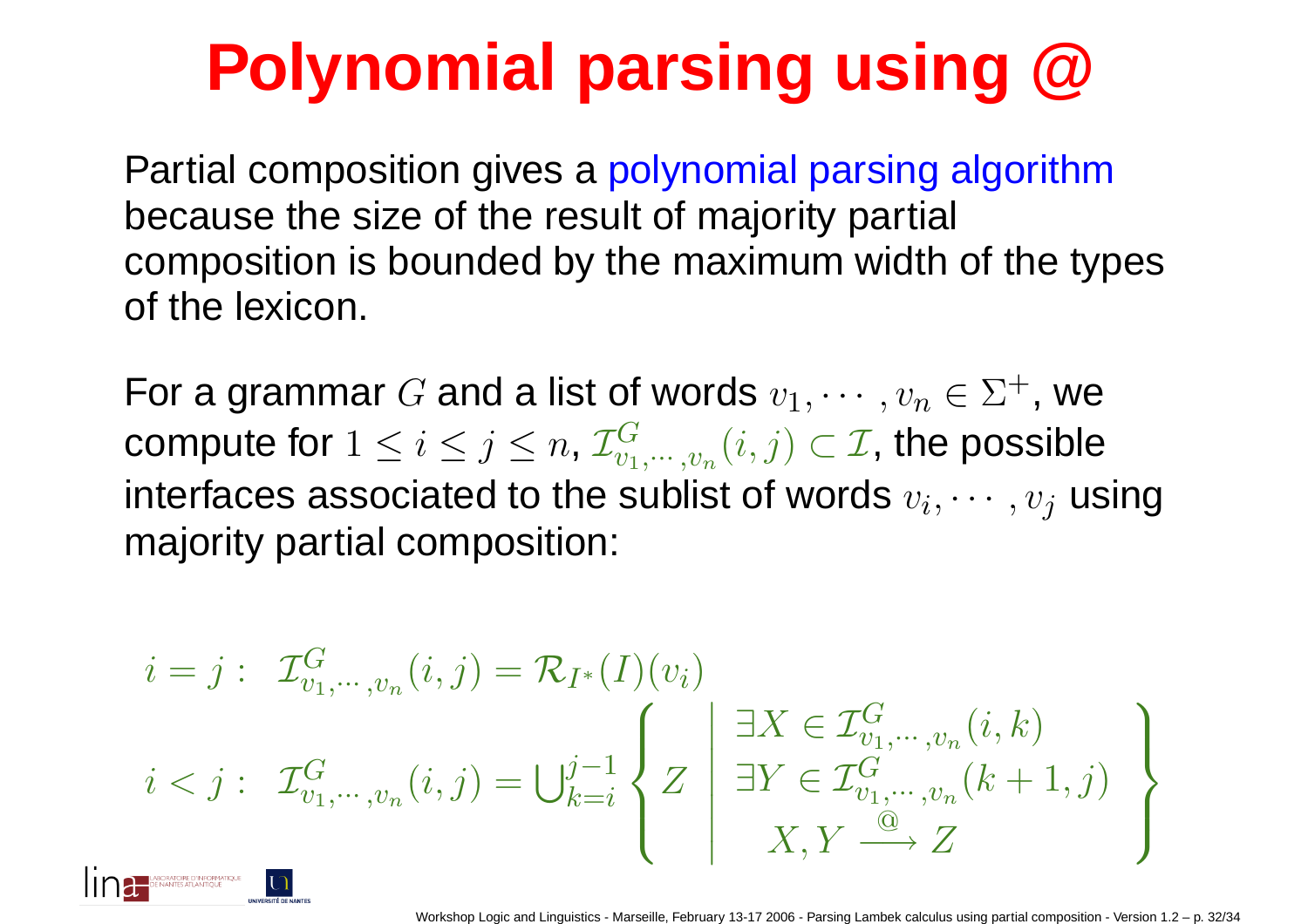# **Polynomial parsing using @**

$$
v_1, \cdots, v_n \in \mathcal{L}(G) \text{ iff } S \in \mathcal{I}_{v_1, \cdots, v_n}^G(1, n)
$$

Algorithm:

- 1. Search the flat interfaces associated by  $G$  to each word
- 2. Add the flat interfaces deduced byI∗ −→ $\hookrightarrow$  (internal axioms)
- 3. Compute recursively the possible types associated to <sup>a</sup>contiguous segment of words of the string using $@$ −→
- 4. Look at  $\bullet [S]$  in the final set of flat interfaces